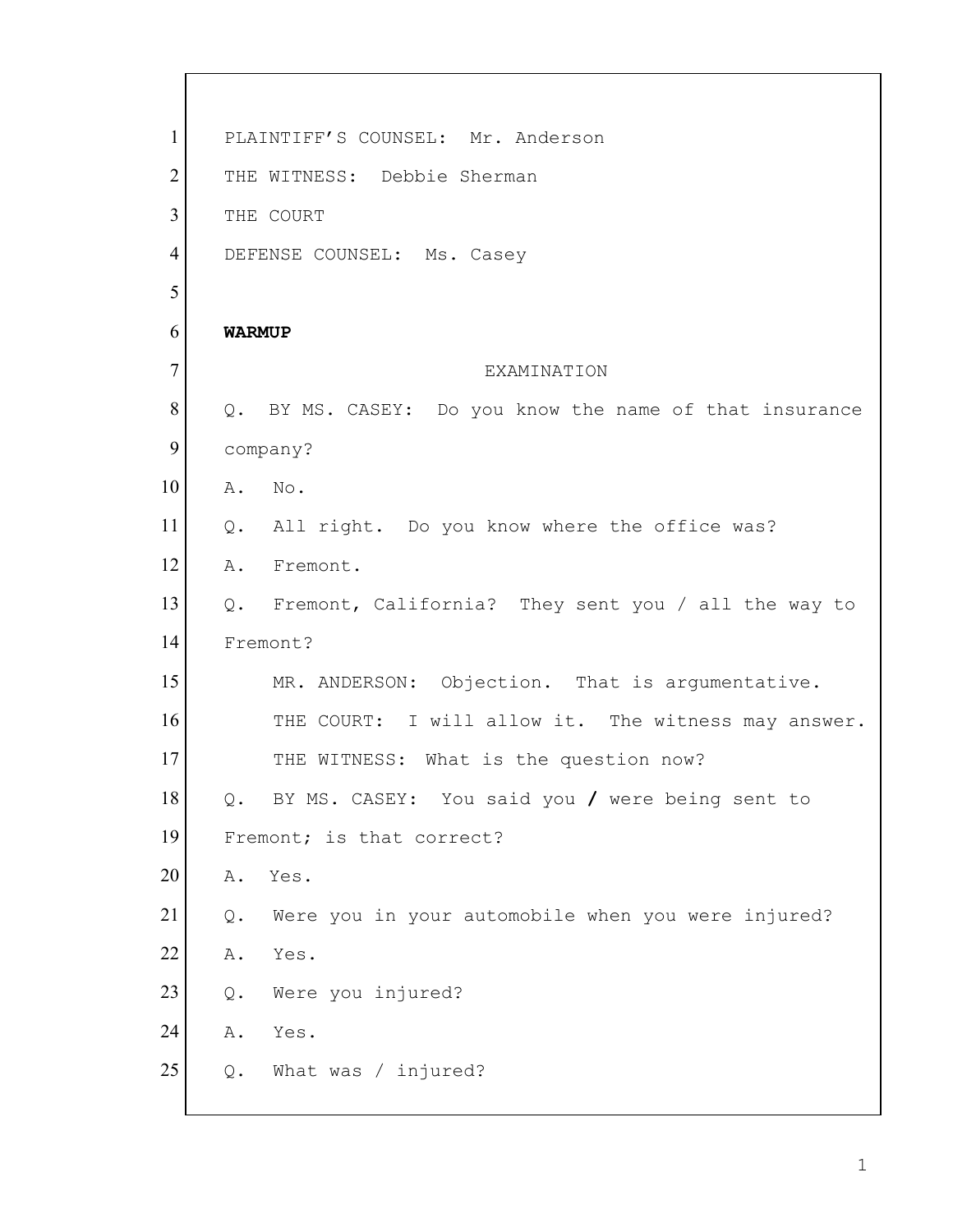| $\mathbf{1}$   |       | MR. ANDERSON: Objection. Vague.                        |
|----------------|-------|--------------------------------------------------------|
| $\overline{2}$ |       | THE COURT: Objection sustained.                        |
| 3              |       | Counsel, please clarify your question.                 |
| 4              | $Q$ . | BY MS. CASEY: What part or parts of your body were     |
| 5              | hurt? |                                                        |
| 6              | Α.    | It was my right shoulder, left // shoulder, wrist;     |
| $\tau$         |       | and I sustained a concussion.                          |
| 8              |       | Q. Oh, brother. And was this in front of Cedar Springs |
| 9              |       | High School?                                           |
| 10             |       | A. Yes.                                                |
| 11             |       | Q. Do you remember the date / of the accident?         |
| 12             | Α.    | Yes.                                                   |
| 13             | $Q$ . | What was that?                                         |
| 14             | Α.    | May 1st, 2017, I think.                                |
| 15             | Q.    | Did you ever receive a settlement for this accident?   |
| 16             | Α.    | No. It /// is still pending.                           |
| 17             | Q.    | Understood.                                            |
| 18             |       | Have you had any court proceedings so far on this      |
| 19             | case? |                                                        |
| 20             | Α.    | No.                                                    |
| 21             | Q.    | Did you miss time from work because of this /          |
| 22             |       | accident?                                              |
| 23             | Α.    | Yes.                                                   |
| 24             | Q.    | How much time did you lose?                            |
| 25             | Α.    | About six days.                                        |
|                |       |                                                        |

Г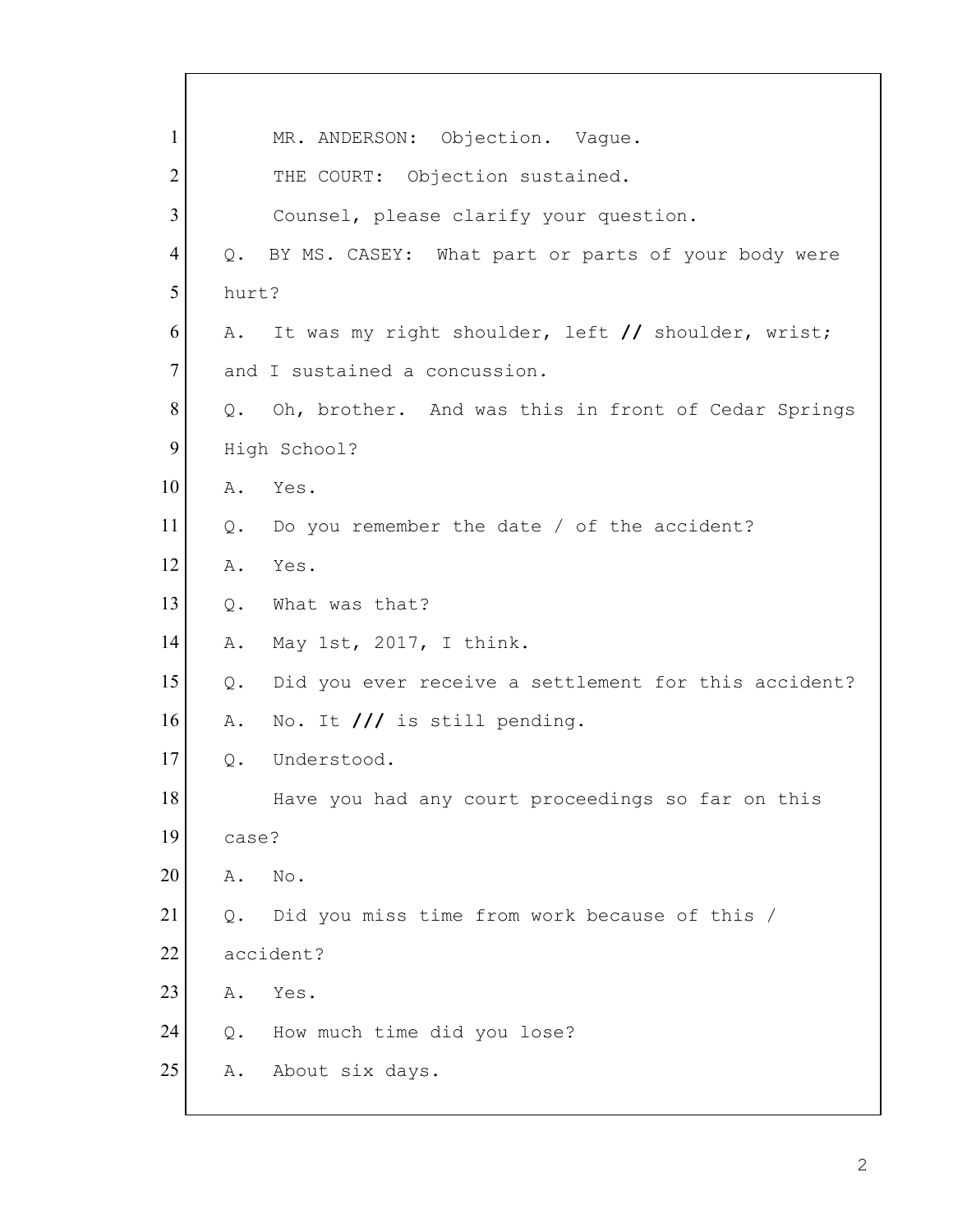| $\mathbf{1}$   | Q.            | Did you get medical treatment?                        |
|----------------|---------------|-------------------------------------------------------|
| $\overline{2}$ | Α.            | Yes.                                                  |
| 3              | Q.            | Where did you go?                                     |
| 4              | Α.            | Dr. Robert Rogers.                                    |
| 5              | Q.            | Okay. /(*1)                                           |
| 6              | Α.            | And a doctor named Jane White.                        |
| $\tau$         | Q.            | Are you still undergoing treatment for these          |
| 8              |               | injuries?                                             |
| 9              | Α.            | Yes.                                                  |
| 10             | Q.            | And have you had medication in the last 24 / hours    |
| 11             |               | that caused problems for you with your memory?        |
| 12             | Α.            | Well, I now take medication from Dr. Jarvis and a new |
| 13             |               | guy that I see, Dr. / Bates.                          |
| 14             | $Q_{\bullet}$ | So the medicine that Dr. Bates prescribes for you,    |
| 15             |               | can you tell me what it is for?                       |
| 16             |               | MR. ANDERSON: Objection. Calls for expert medical     |
| 17             |               | opinion.                                              |
| 18             |               | MS. CASEY: I / can rephrase, Your Honor.              |
| 19             |               | THE COURT: Please proceed.                            |
| 20             | Q.            | BY MS. CASEY: What is your understanding of why you   |
| 21             |               | take the medicine?                                    |
| 22             | Α.            | Sleep.                                                |
| 23             | Q.            | Does that impair your ability to recall?              |
| 24             | Α.            | $No.$ //                                              |
| 25             | Q.            | Okay. What medication aids you in sleeping?           |
|                |               |                                                       |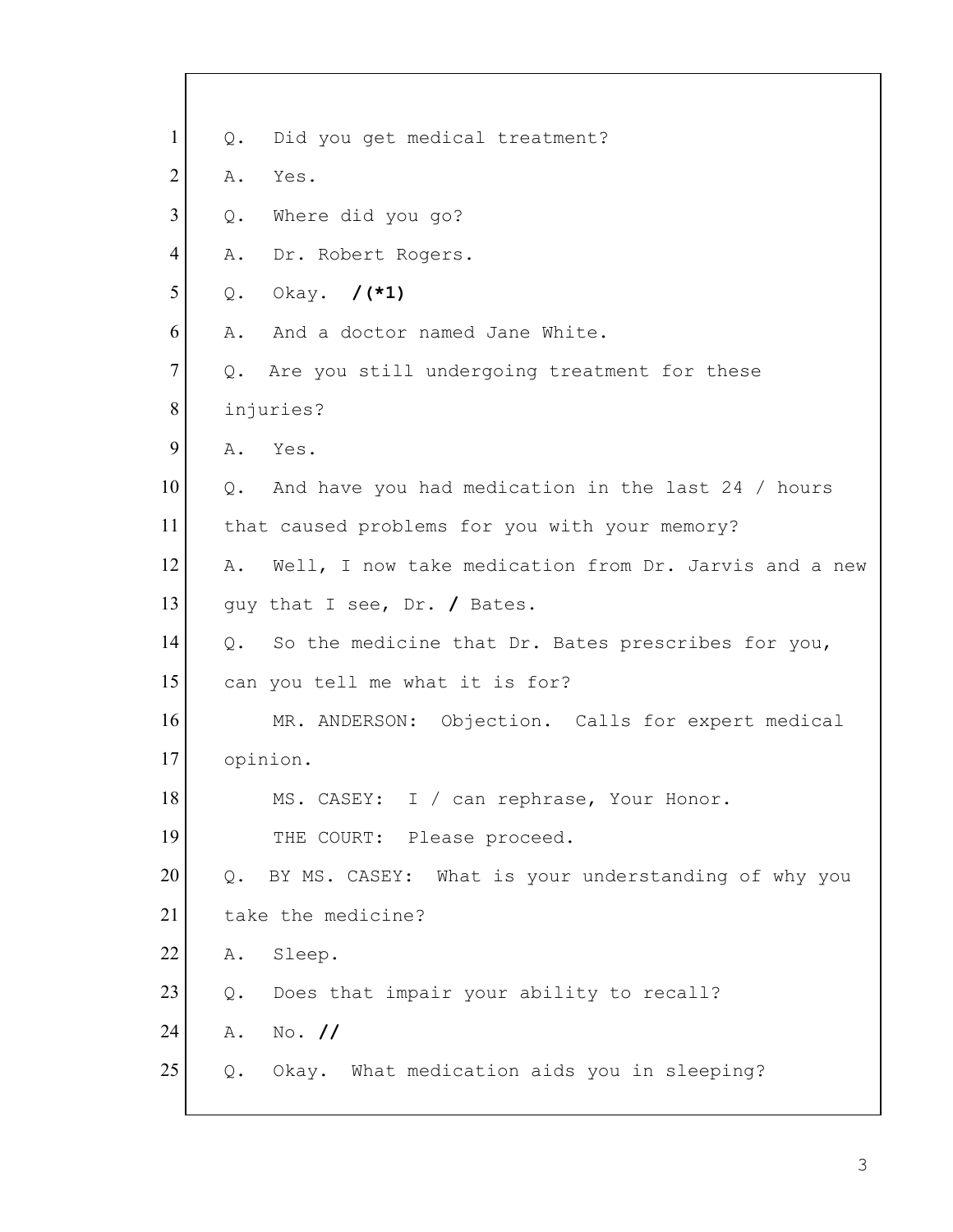| $\mathbf{1}$   | I take Restoril for sleeping.<br>Α.                                     |  |
|----------------|-------------------------------------------------------------------------|--|
| $\overline{2}$ | Okay. When did you last take the Restoril?<br>Q.                        |  |
| 3              | Last night.<br>Α.                                                       |  |
| 4              | And you said / there is another medication prescribed<br>Q.             |  |
| 5              | by Dr. Bates; is that right?                                            |  |
| 6              | No.<br>Α.                                                               |  |
| $\overline{7}$ | Q. This may sound like a silly question. Is the idea of                 |  |
| 8              | having to $\frac{1}{\sqrt{2}}$ testify here in court a little stressful |  |
| 9              | for you?                                                                |  |
| 10             | A. No, not really.                                                      |  |
| 11             | Q. Does it make you a little nervous?                                   |  |
| 12             | MR. ANDERSON: What is the relevance of this, / Your                     |  |
| 13             | Honor?                                                                  |  |
| 14             | THE COURT: Ms. Casey, where are you going with this?                    |  |
| 15             | MS. CASEY: I will withdraw the question.                                |  |
| 16             | No more questions of this witness.                                      |  |
| 17             | THE COURT: Cross-examination, Counsel?                                  |  |
| 18             | MR. ANDERSON: Yes, /(*2) Your Honor.                                    |  |
| 19             | CROSS-EXAMINATION                                                       |  |
| 20             | BY MR. ANDERSON: When were you first hired by Lark<br>Q.                |  |
| 21             | Unified School District?                                                |  |
| 22             | August 2005.<br>Α.                                                      |  |
| 23             | Okay. And at the time of your claim, / you were<br>Q.                   |  |
| 24             | working at Cedar Springs High School; correct?                          |  |
| 25             | Correct.<br>Α.                                                          |  |
|                |                                                                         |  |

Г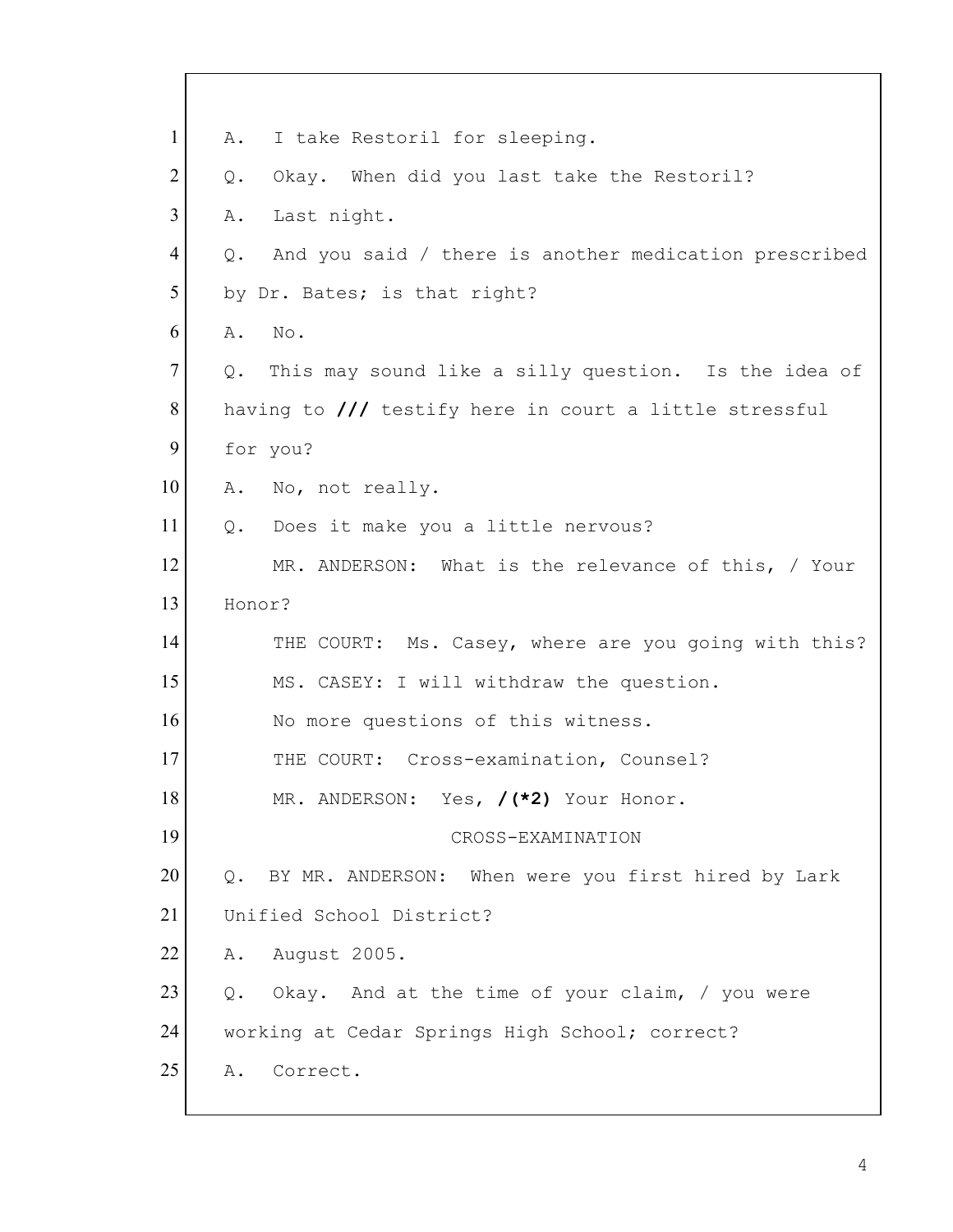| $\mathbf{1}$   | Q.    | How long had you worked at Cedar Springs?               |
|----------------|-------|---------------------------------------------------------|
| $\overline{2}$ | Α.    | Since 2010.                                             |
| 3              | Q.    | Okay. And last / year, 2018, what was your job at       |
| $\overline{4}$ |       | Cedar Springs High School?                              |
| 5              | Α.    | Introduction to Art teacher.                            |
| 6              | Q.    | How long have you been an art teacher / at Cedar        |
| $\tau$         |       | Springs?                                                |
| 8              | A.    | For nine years.                                         |
| 9              |       | Q. Okay. Do you teach any other subjects at Cedar       |
| 10             |       | Springs besides the art classes?                        |
| 11             | Α.    | Not currently, but I have $//$ in the past.             |
| 12             | Q.    | Do you have a teaching credential?                      |
| 13             | Α.    | I do.                                                   |
| 14             | Q.    | And what was your credential for?                       |
| 15             | Α.    | Single subject, secondary art.                          |
| 16             |       | MS. CASEY: I'm sorry, Your Honor, / but I missed        |
| 17             |       | that. What was the beginning part of the answer?        |
| 18             |       | THE COURT: She said "single subject."                   |
| 19             |       | MS. CASEY: Thank you.                                   |
| 20             | Q.    | BY MR. ANDERSON: Do you have to renew your              |
| 21             |       | credential? ///                                         |
| 22             | Α.    | No.                                                     |
| 23             | $Q$ . | Is it valid for life?                                   |
| 24             | Α.    | Correct. It is.                                         |
| 25             |       | Q. In the last, say, five years, have you earned income |
|                |       |                                                         |

 $\mathbf{I}$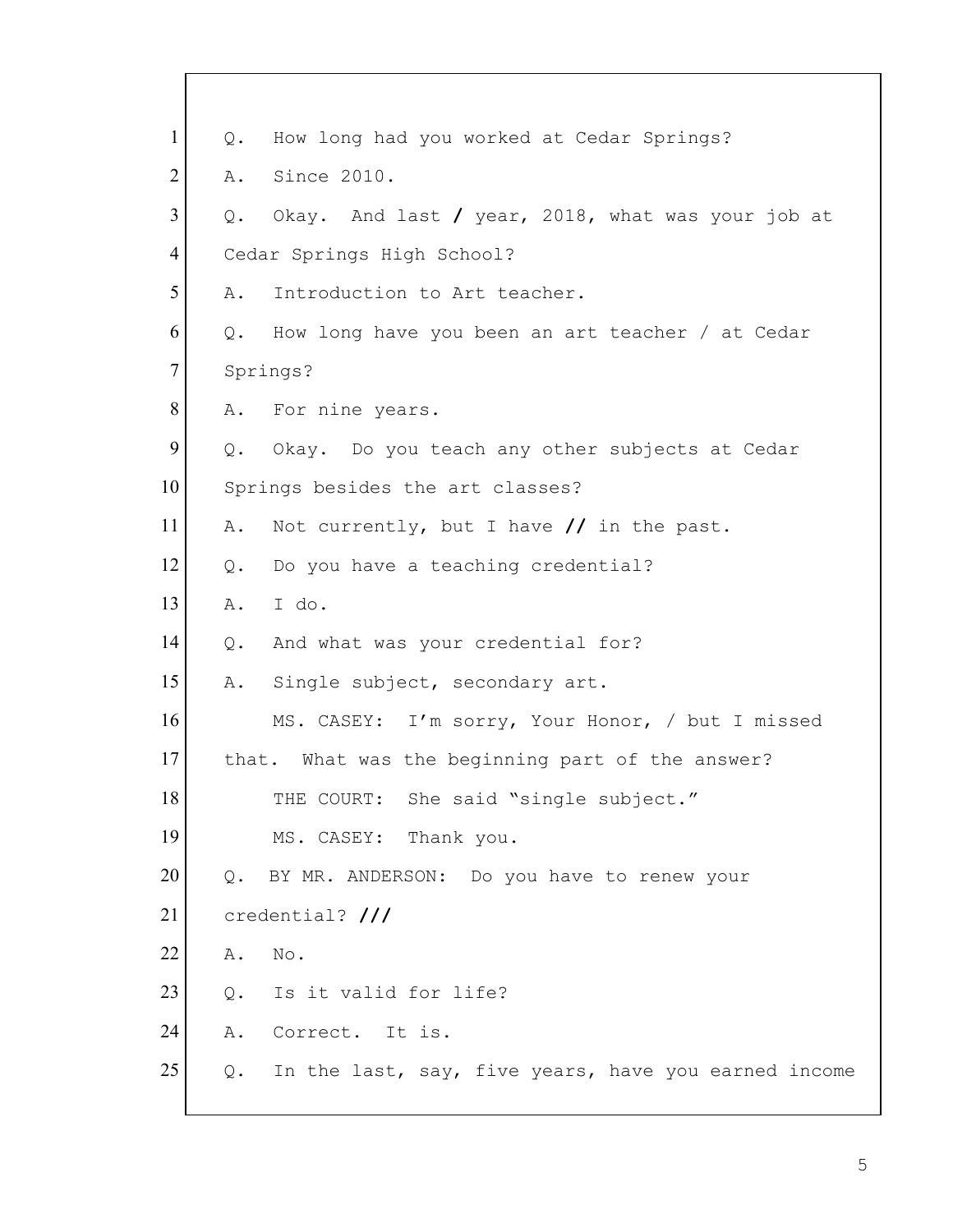| $\mathbf{1}$     | from any other sources besides your / salary at Lark     |
|------------------|----------------------------------------------------------|
| $\overline{2}$   | Unified?                                                 |
| 3                | A.<br>Yes.                                               |
| $\overline{4}$   | Q. All right. Where else have you earned income?         |
| 5                | I have a piece of rental property at Lark Mountain<br>A. |
| 6                | Lake Resort. / (*3)                                      |
| $\overline{7}$   |                                                          |
| $8\,$            | END OF WARM-UP                                           |
| $\boldsymbol{9}$ | (PAUSE)                                                  |
| 10               |                                                          |
| 11               |                                                          |
| 12               |                                                          |
| 13               |                                                          |
| 14               |                                                          |
| 15               |                                                          |
| 16               |                                                          |
| 17               |                                                          |
| $18\,$           |                                                          |
| 19               |                                                          |
| 20               |                                                          |
| 21               |                                                          |
| 22               |                                                          |
| 23               |                                                          |
| 24               |                                                          |
| 25               |                                                          |
|                  |                                                          |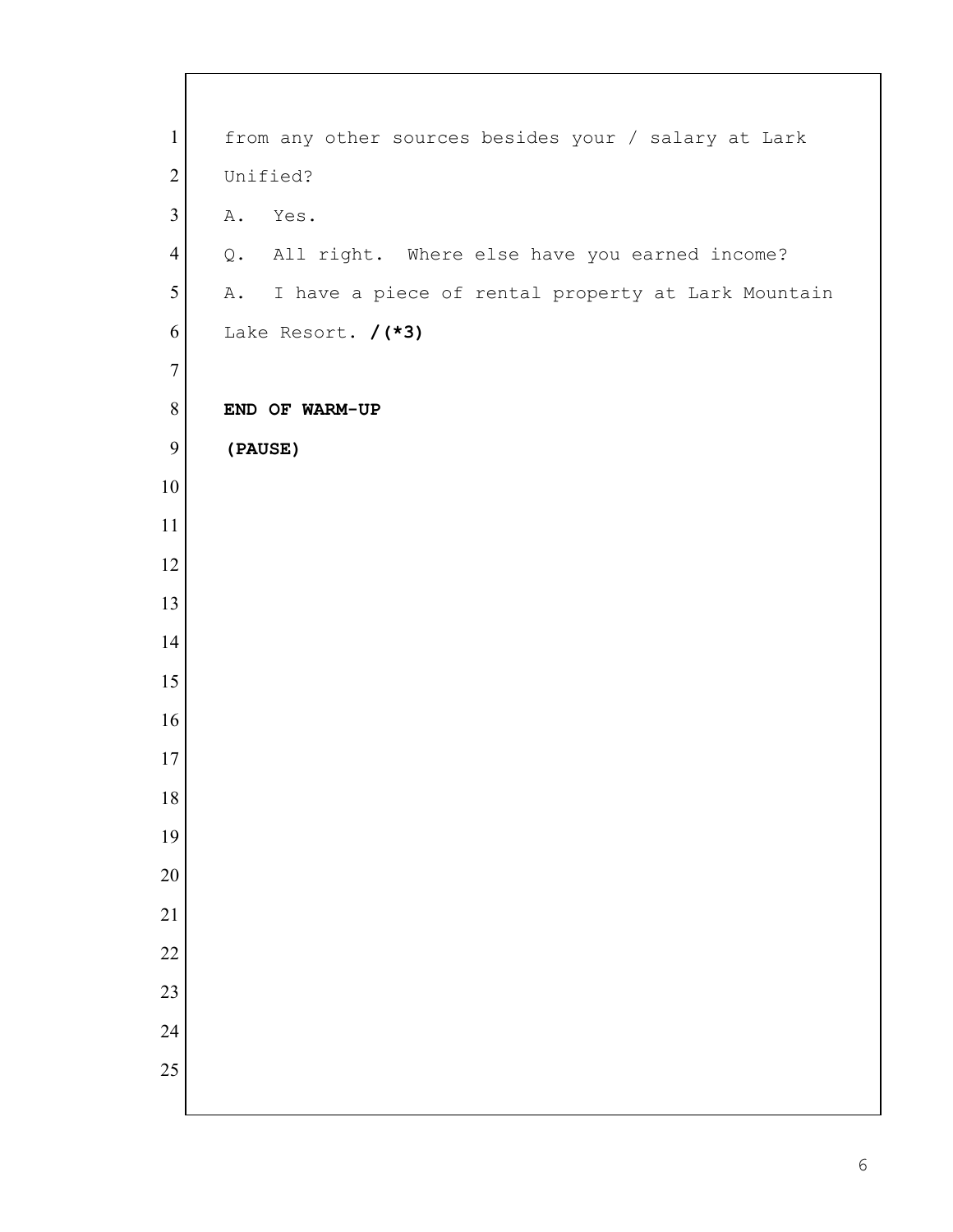| 1              |                                                           |  |
|----------------|-----------------------------------------------------------|--|
| $\overline{2}$ | EXAM:                                                     |  |
| 3              | Q.<br>BY MR. ANDERSON: Do you still own that property?    |  |
| 4              | Α.<br>Yes.                                                |  |
| 5              | Any other source of income that you have earned in<br>Q.  |  |
| 6              | the last five years besides your rental property / and    |  |
| $\overline{7}$ | your salary at Lark Unified?                              |  |
| 8              | No.<br>Α.                                                 |  |
| 9              | Are you involved in any art activities or groups<br>$Q$ . |  |
| 10             | outside of work?                                          |  |
| 11             | Α.<br>No.                                                 |  |
| 12             | Okay. Do you own your / own business?<br>Q.               |  |
| 13             | Α.<br>No.                                                 |  |
| 14             | And do you have a license in any other line of work<br>Q. |  |
| 15             | besides your teaching credential?                         |  |
| 16             | I once was a beauty consultant / for a makeup<br>Α.       |  |
| 17             | company.                                                  |  |
| 18             | And when did you last work in that business?              |  |
| 19             | MS. CASEY: Objection. Relevance.                          |  |
| 20             | THE COURT: That will be overruled.                        |  |
| 21             | Please answer the question.                               |  |
| 22             | THE WITNESS: I am // now a consultant, but the            |  |
| 23             | company changed hands a few years ago and is not what it  |  |
| 24             | used to be.                                               |  |
| 25             | BY MR. ANDERSON: Approximately when is the last /<br>Q.   |  |
|                |                                                           |  |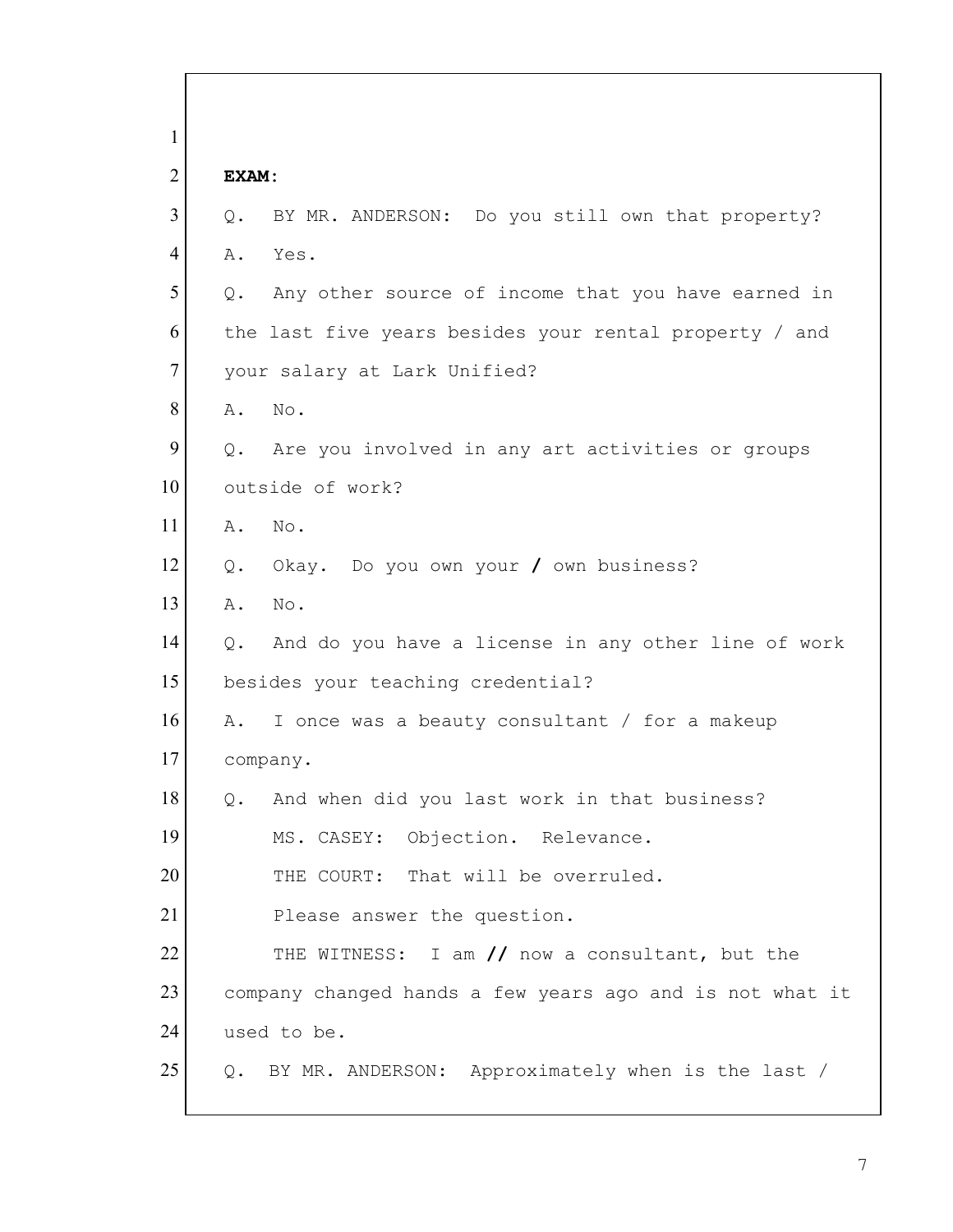|       | time you actually worked for them?                    |
|-------|-------------------------------------------------------|
| Α.    | That would have been about 2000, possibly, I think.   |
| Q.    | Okay. No problem.                                     |
|       | Ma'am, let me ask you this: /// Where were you born?  |
| Α.    | San Francisco.                                        |
| Q.    | Can I assume that you graduated from high school?     |
| Α.    | Yes.                                                  |
| Q.    | And attended college?                                 |
| Α.    | Yes.                                                  |
| $Q$ . | Where did you go to / college?                        |
| Α.    | I went to several.                                    |
| Q.    | Where did you get a degree from?                      |
| Α.    | I got two degrees.                                    |
| Q.    | From?                                                 |
| Α.    | My A.A. from Kelley Junior College in /(*1) Hayward.  |
|       | I received my B.A. from Cal State University Hayward. |
| Q.    | What was your B.A.?                                   |
| Α.    | Fine art.                                             |
|       | MS. CASEY: I did not hear that, Your Honor. / What    |
|       | was the degree?                                       |
|       | THE COURT: Please repeat your answer, Ms. Sherman.    |
|       | THE WITNESS: I have a B.A. in fine art.               |
| $Q$ . | BY MR. ANDERSON: Any other colleges where you had     |
|       | a / degree or diploma?                                |
| Α.    | Well, I have a teaching credential from Cal State     |
|       |                                                       |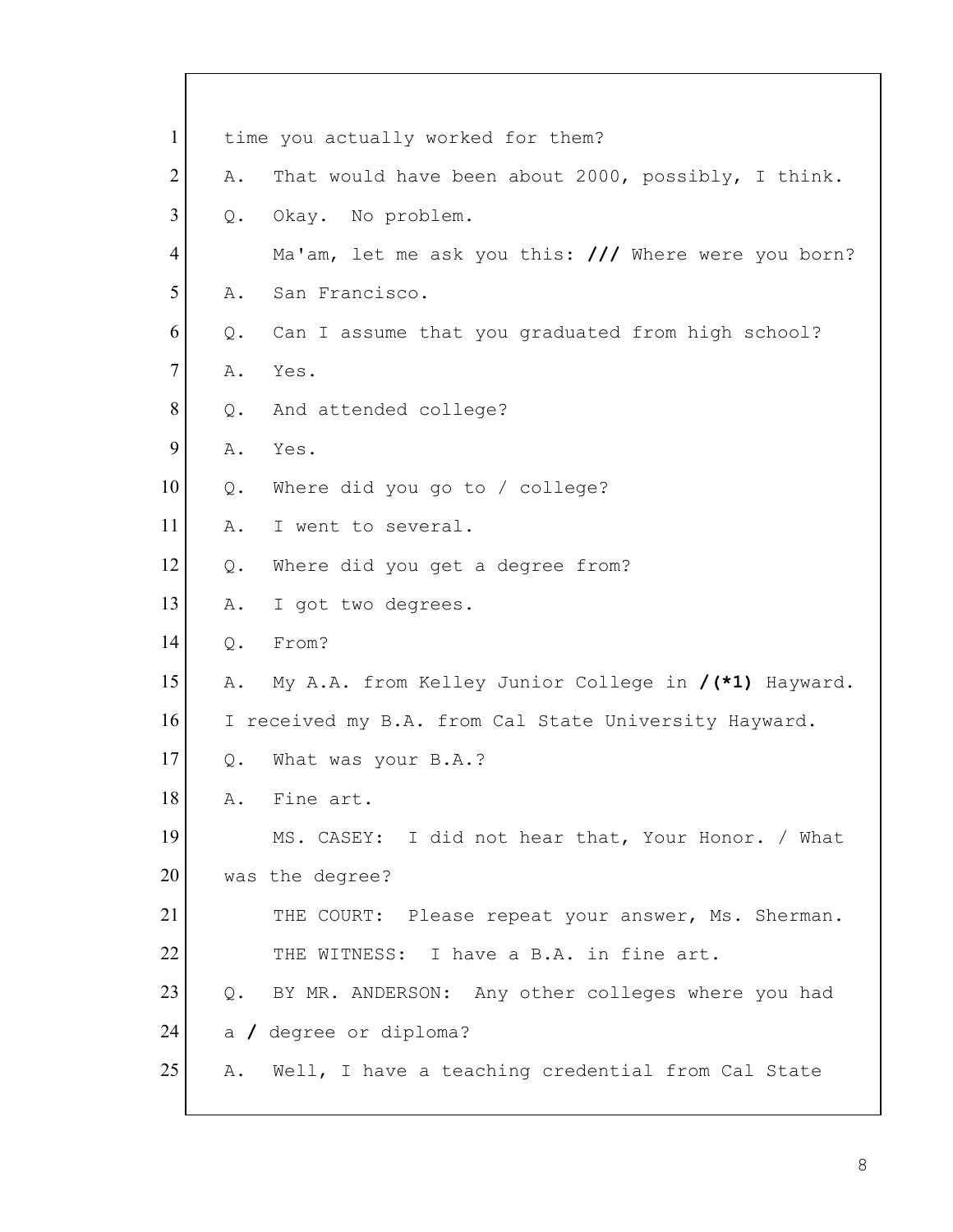| $\mathbf{1}$   | Hayward.                                                     |
|----------------|--------------------------------------------------------------|
| $\overline{2}$ | In 2018, when did the school year begin for you? /<br>Q.     |
| 3              | July 25th, I believe.<br>Α.                                  |
| 4              | And how many classes were you teaching in that school<br>Q.  |
| 5              | year?                                                        |
| 6              | A. Four.                                                     |
| $\tau$         | I know you said Introduction to Art. Were // all<br>Q.       |
| 8              | five classes Introduction to Art?                            |
| 9              | MS. CASEY: Objection, Your Honor. That misstates             |
| 10             | the evidence.                                                |
| 11             | THE COURT: I think she said four classes.                    |
| 12             | MR. ANDERSON: Oh, four. I am sorry.                          |
| 13             | THE WITNESS: Yes, / they were all Introduction to            |
| 14             | Art.                                                         |
| 15             | Q. BY MR. ANDERSON: What age students were you               |
| 16             | teaching?                                                    |
| 17             | A. Grades nine through twelve.                               |
| 18             | Could you give me an estimate or average of /// how<br>Q.    |
| 19             | many students in each class?                                 |
| 20             | 120.<br>Α.                                                   |
| 21             | That is a lot of students. Is that in every<br>Q.<br>Wow.    |
| 22             | class?                                                       |
| 23             | I would say $31 / to 32$ .<br>Α.                             |
| 24             | I imagine you had a helper that worked with you.<br>Q.<br>Is |
| 25             | that correct?                                                |
|                |                                                              |

Г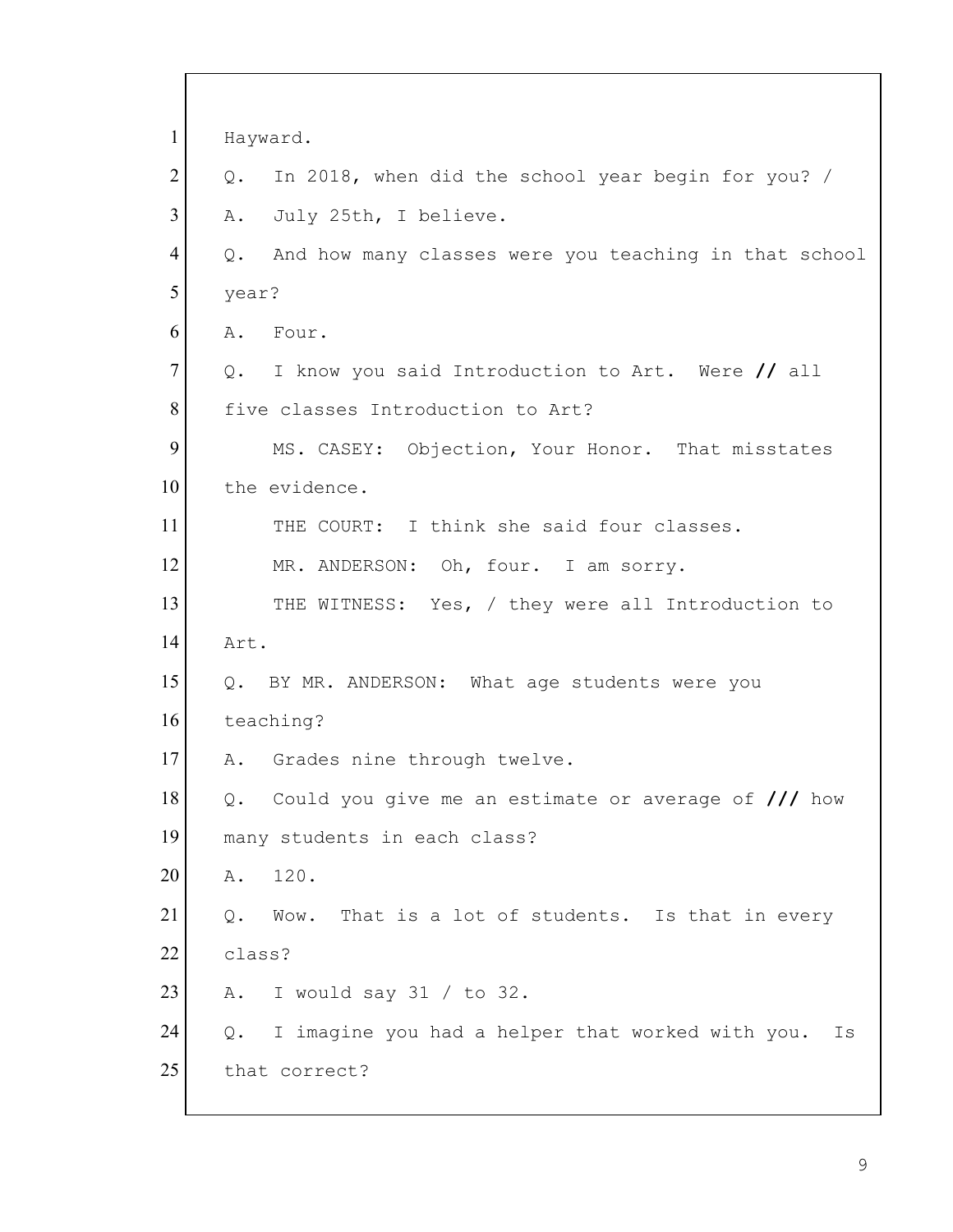| $\mathbf{1}$    |  |  |  | A. No, that is not correct. I never had one. /*(2) |  |  |  |
|-----------------|--|--|--|----------------------------------------------------|--|--|--|
| $\sqrt{2}$      |  |  |  | (end of lead-in) KEEP READING                      |  |  |  |
| $\overline{3}$  |  |  |  |                                                    |  |  |  |
| $\overline{4}$  |  |  |  |                                                    |  |  |  |
| 5               |  |  |  |                                                    |  |  |  |
| 6               |  |  |  |                                                    |  |  |  |
| $\overline{7}$  |  |  |  |                                                    |  |  |  |
| $\, 8$          |  |  |  |                                                    |  |  |  |
| 9               |  |  |  |                                                    |  |  |  |
| $10\,$          |  |  |  |                                                    |  |  |  |
| $11\,$          |  |  |  |                                                    |  |  |  |
| $12\,$          |  |  |  |                                                    |  |  |  |
| 13              |  |  |  |                                                    |  |  |  |
| 14              |  |  |  |                                                    |  |  |  |
| $15\,$          |  |  |  |                                                    |  |  |  |
| $16\,$          |  |  |  |                                                    |  |  |  |
| $17\,$          |  |  |  |                                                    |  |  |  |
| 18              |  |  |  |                                                    |  |  |  |
| 19              |  |  |  |                                                    |  |  |  |
| 20              |  |  |  |                                                    |  |  |  |
| $\overline{21}$ |  |  |  |                                                    |  |  |  |
| 22              |  |  |  |                                                    |  |  |  |
| 23              |  |  |  |                                                    |  |  |  |
| 24              |  |  |  |                                                    |  |  |  |
| 25              |  |  |  |                                                    |  |  |  |
|                 |  |  |  |                                                    |  |  |  |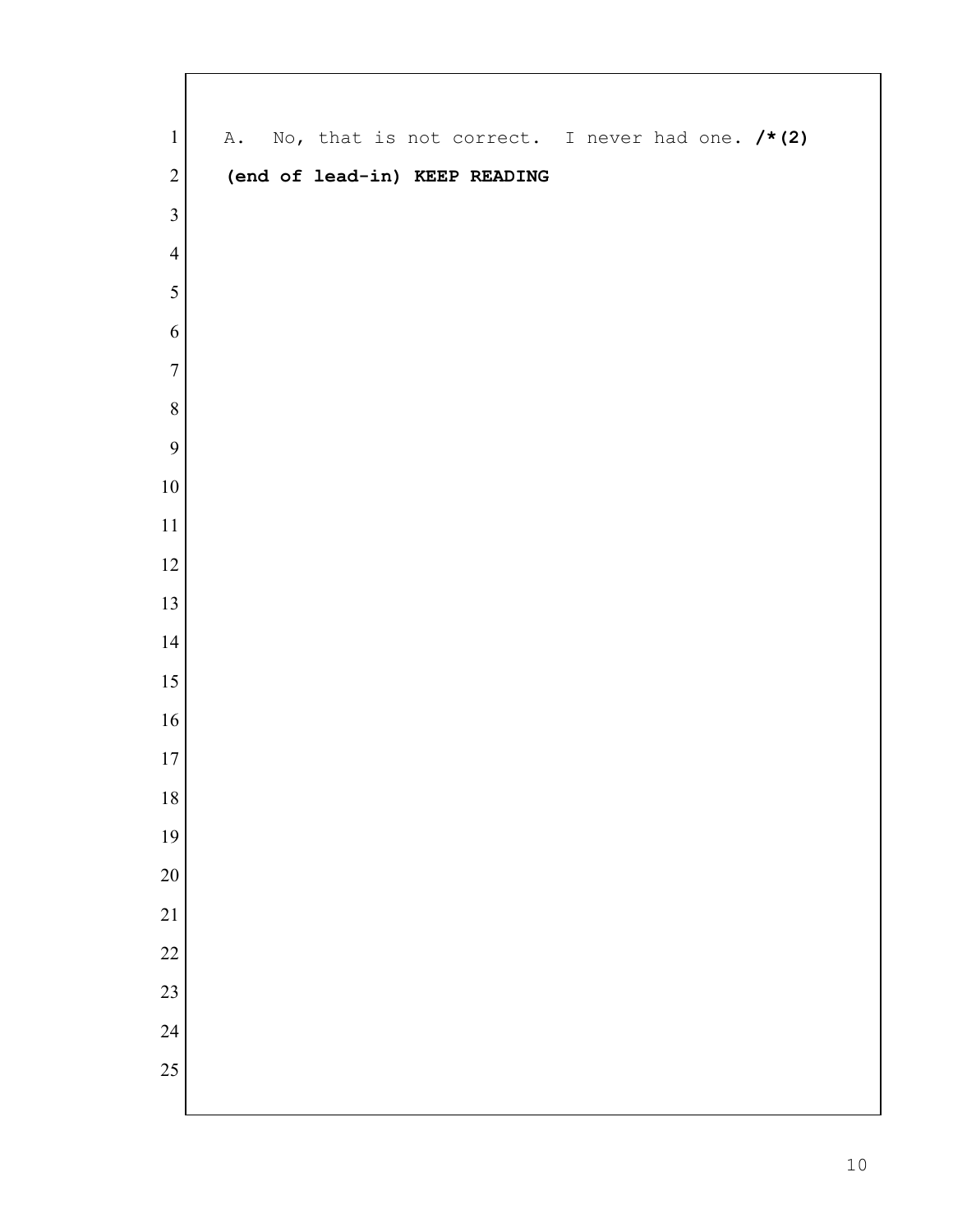1 **START TYPING:** 2 Q. BY. MR. ANDERSON: Okay. When you were still working 3 at the school, what hours would you normally work? 4 A. From 7:30 to 3:45. 5 Q. Okay. Were you / involved in any groups or 6 after-school activities? 7 A. No. 8 Q. Okay. That gives me kind of an idea. I am going to 9 go back and ask / you a little more history. 10 Did you have full-time employment --11 A. Yes.  $12$  Q. -- before you started working for Lark Unified? 13 A. Yes. Burns Unified. 14 Q. How long did / you work there? 15 A. Four and a half years. 16 Q. What were you teaching at Burns? 17 A. Art, yearbook, typing, world geography. 18 Q. And why did you stop working **//** at Burns? 19 A. An opening became available at Lark. Art jobs or art 20 positions are hard to find. 21  $\boxed{Q}$ . Was the pay better at Lark Unified than / Burns? 22 A. Considerably. 23 Q. I figured as much. 24 While you were working at Burns High School, did you 25 ever have an injury while working where you had **///** to go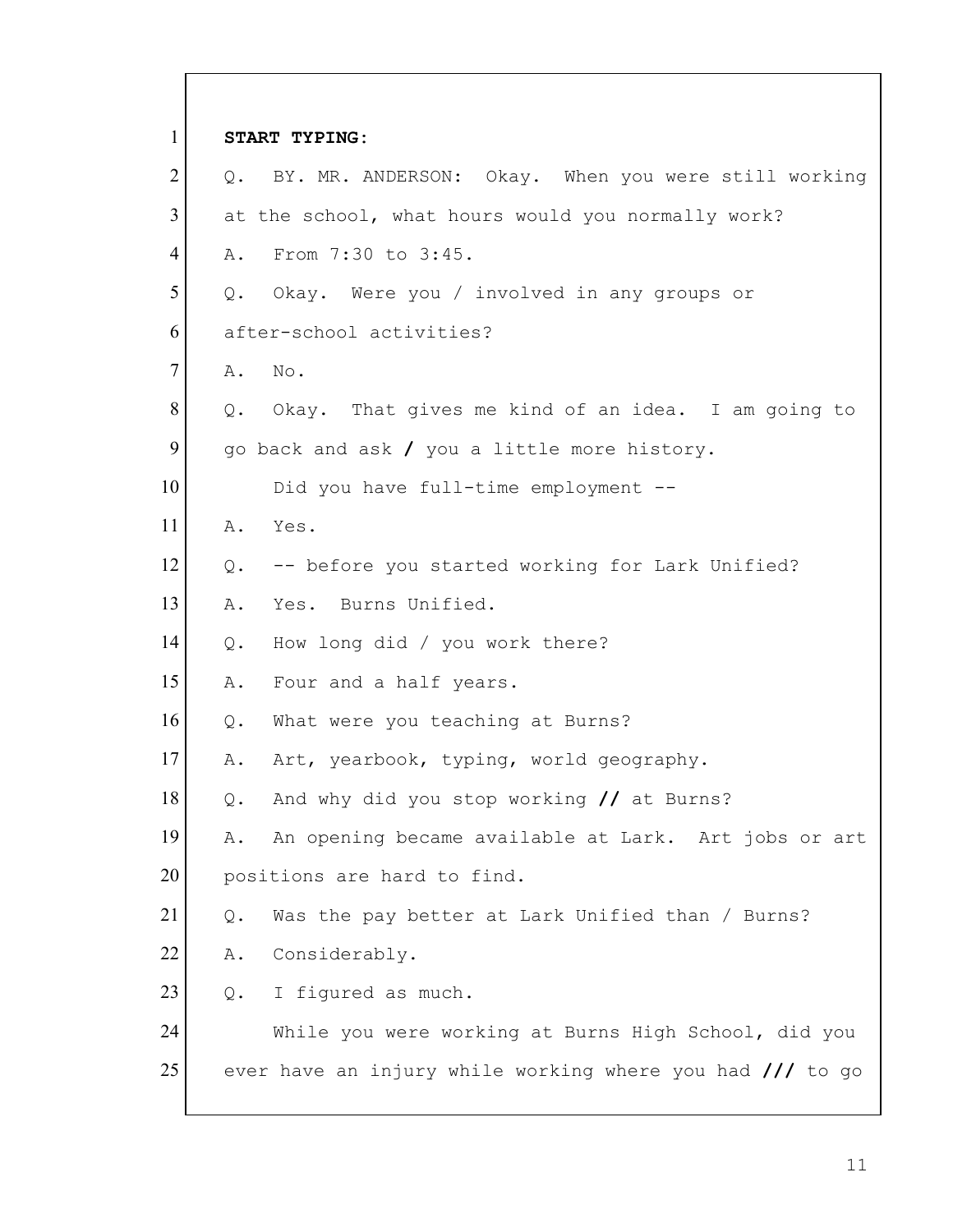| $\mathbf{1}$   |       | see a doctor?                                          |
|----------------|-------|--------------------------------------------------------|
| $\overline{2}$ | Α.    | No.                                                    |
| 3              | Q.    | Did you have employment before Burns High School?      |
| 4              | Α.    | Yes.                                                   |
| 5              | Q.    | Where were you employed right before Burns?            |
| 6              | Α.    | I was a / substitute teacher in several cities for a   |
| $\tau$         |       | year and a half in the East Bay.                       |
| 8              | $Q$ . | Was it for more than one school district?              |
| 9              | Α.    | Yes.                                                   |
| 10             | Q.    | Did /*(1) you make a workers' comp claim at any of     |
| 11             |       | these school districts?                                |
| 12             |       | MS. CASEY: I object. Vaque and ambiguous.              |
| 13             |       | THE COURT: Sustained. Please rephrase that,            |
| 14             |       | Counsel.                                               |
| 15             |       | MR. ANDERSON: Yes, sir. I / will do that.              |
| 16             |       | Q. Besides Lark Unified School District, have you ever |
| 17             |       | made a workers' comp claim against any other place of  |
| 18             |       | employment?                                            |
| 19             | Α.    | No, sir.                                               |
| 20             | Q.    | All / right. And while working for any other           |
| 21             |       | employer before Lark, have you had an injury at work   |
| 22             |       | where you had to seek medical treatment?               |
| 23             | Α.    | No, $/ I$ have not.                                    |
| 24             | Q.    | And I know you said you had a carpal tunnel claim      |
| 25             |       | against Lark Unified; is that correct?                 |
|                |       |                                                        |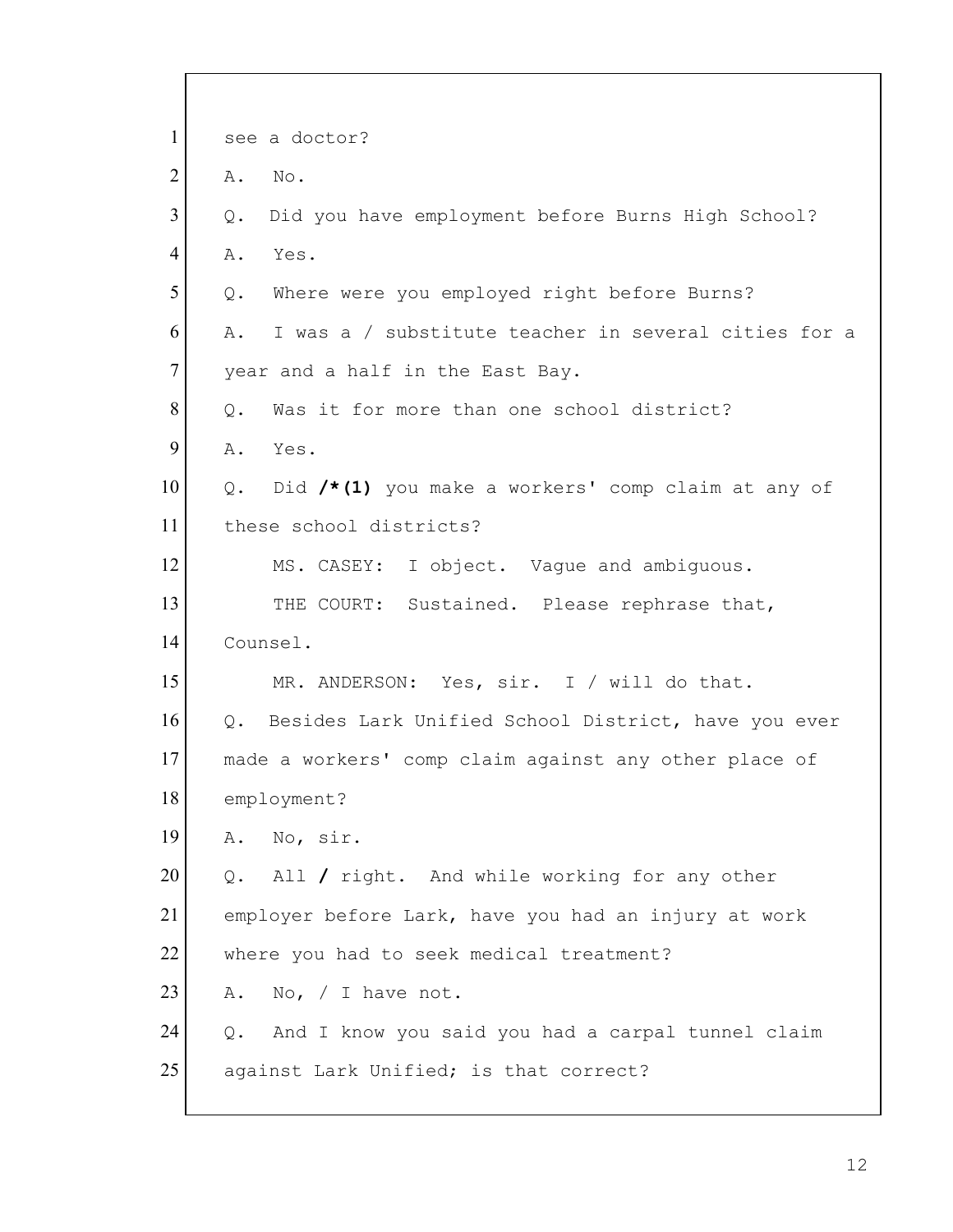| $\mathbf{1}$   | Yes, sir. That is correct. //<br>Α.                           |
|----------------|---------------------------------------------------------------|
| $\overline{2}$ | Are you still getting medical care for the carpal<br>Q.       |
| $\overline{3}$ | tunnel problems?                                              |
| $\overline{4}$ | The second set of surgeries seemed to clear up the<br>Α.      |
| 5              | problem. The first set / left the medical open. I have        |
| 6              | carpal tunnel symptoms back again.                            |
| $\tau$         | Q. All right. Were you dealing with just one insurance        |
| 8              | company when you had your /// carpal tunnel claim?            |
| 9              | Α.<br>No. There were two.                                     |
| 10             | Do you know who the insurance companies were?<br>Q.           |
| 11             | The first one was in Fremont.<br>Α.                           |
| 12             | Okay.<br>Q.                                                   |
| 13             | I do not / remember the name. Fremont something.<br>Α.        |
| 14             | That is okay. The claim that was being handled by<br>Q.       |
| 15             | Fremont -- did you ever receive a settlement?                 |
| 16             | No. I had $/*$ (2) medical insurance that helped me get<br>Α. |
| 17             | through that time.                                            |
| 18             | Q.<br>Was there ever any kind of final settlement with the    |
| 19             | claim that was being held by / Fremont?                       |
| 20             | I do not recall other than the medical was left open<br>Α.    |
| 21             | because it was not successful.                                |
| 22             | MR. ANDERSON: No further questions at this time.              |
| 23             | THE COURT: Do you / have any redirect, Ms. Casey?             |
| 24             | MS. CASEY: Yes, I do.                                         |
| 25             | THE COURT: Please proceed.                                    |
|                |                                                               |

 $\mathsf{l}$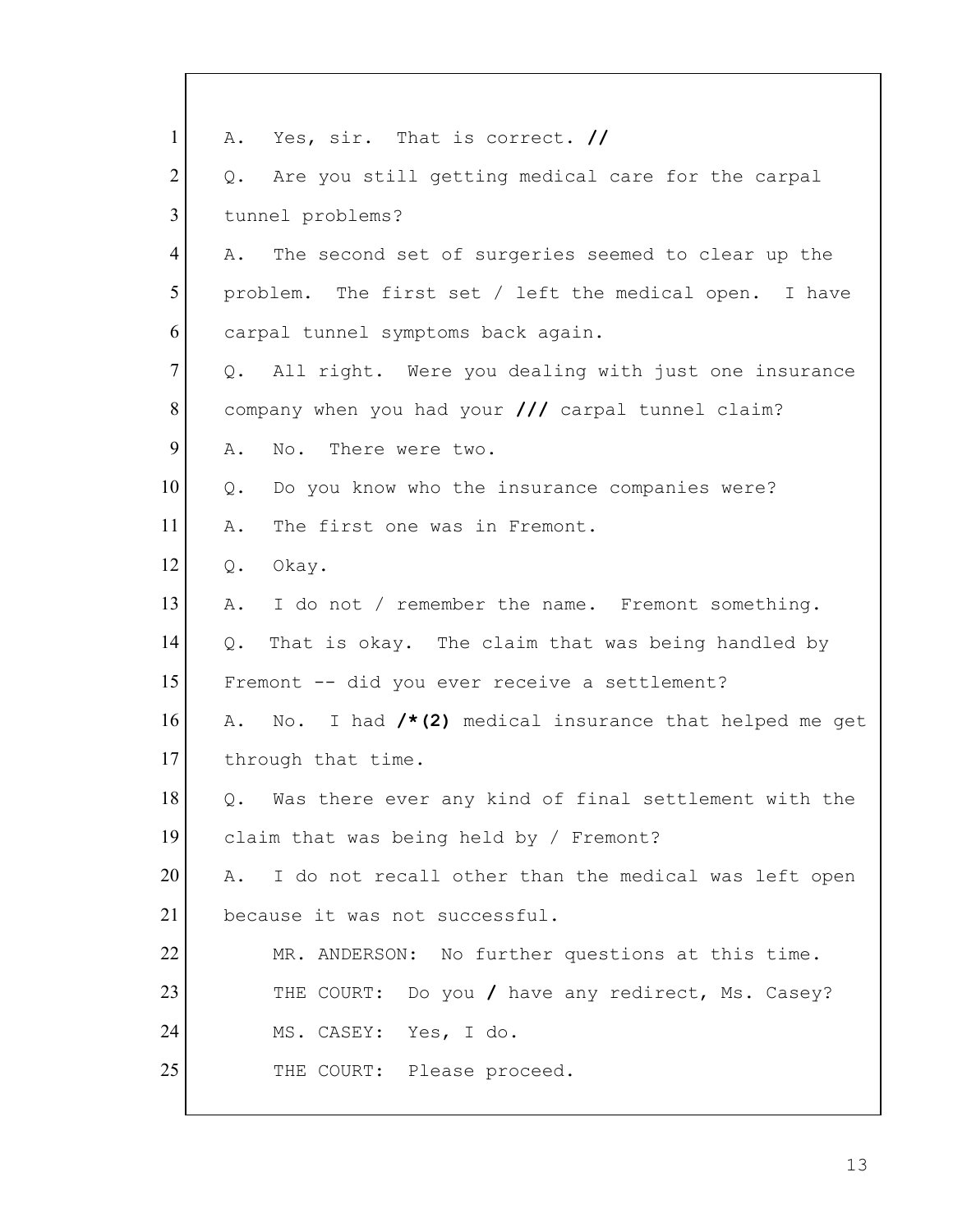1 REDIRECT EXAMINATION  $2$  Q. BY MS. CASEY: Did you have more than one date of 3 injury for your carpal tunnel claim? 4 A. Yes, / I did.  $5$  Q. Okay. Do you recall the other insurance company at 6 all that was involved? 7 A. No, I do not remember. 8 Q. Could it have been State **//** Fund? 9 A. I think it was. That does sound familiar to me.  $10$  Q. And whoever that second insurance company was  $-$  did 11 they ever give you a final / settlement for this case? 12 A. Yes. 13 | Q. Did that settlement allow for future medical care? 14 A. No. 15 Q. Do you still go to visit a doctor ever for your **///** 16 carpal tunnel problems? 17 A. I need to again.  $18$  Q. And when is the last time that you have seen a doctor 19 for that, ma'am? 20 A. 2011. / The surgery fixed the problem, but it has 21 since returned in both wrists. 22 | Q. Have you filled out any kind of paperwork with Lark 23 Unified as **/\*(3)** far as filing a claim for your hands or 24 wrists at this point in time? 25 A. Probably.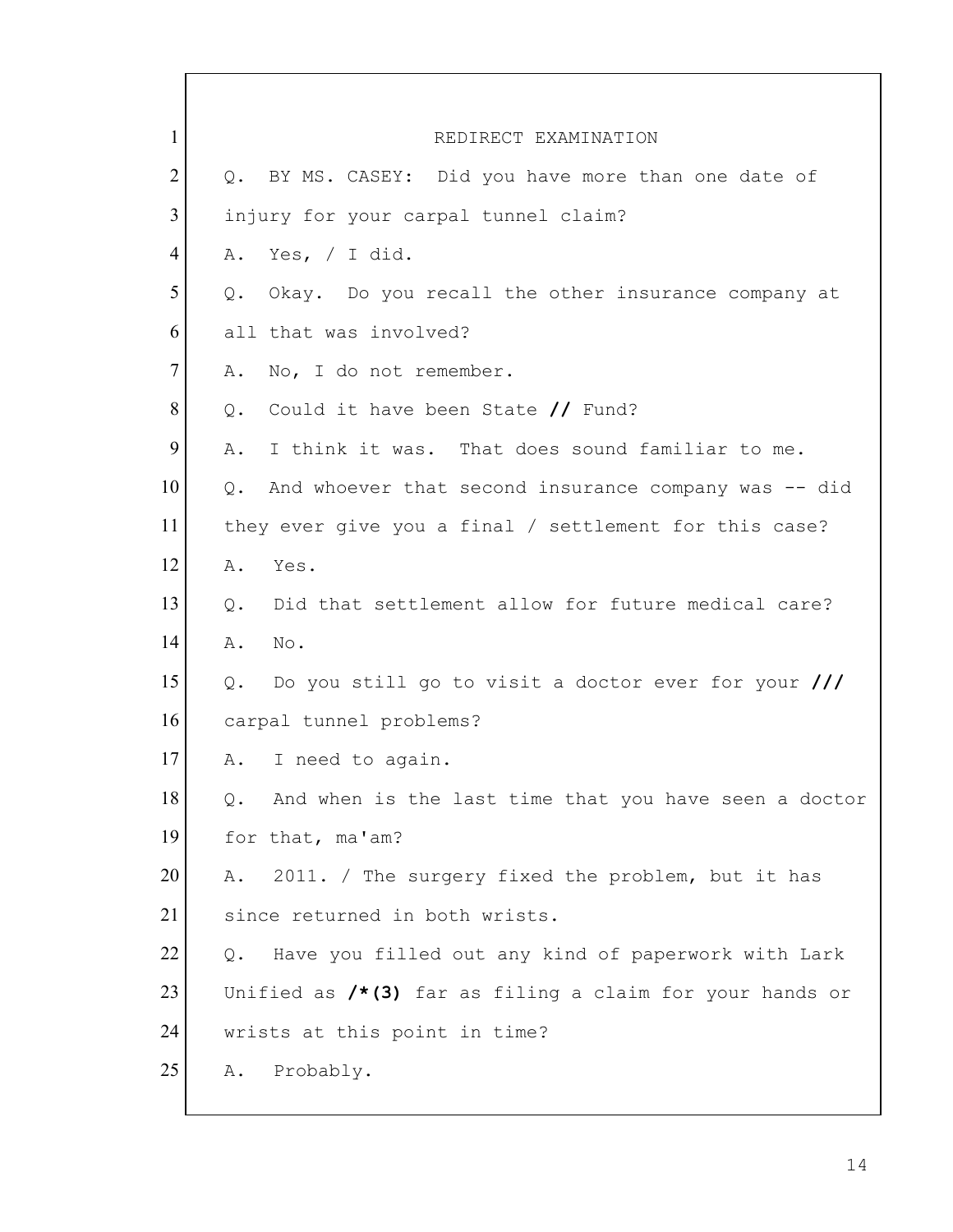| $\mathbf{1}$   | $Q$ . | Going back to your history, I believe you said / you  |
|----------------|-------|-------------------------------------------------------|
| $\overline{2}$ |       | were married at one time, ma'am; is that correct?     |
| 3              | Α.    | Yes, it is.                                           |
| 4              | Q.    | Please tell us what years you were married.           |
| 5              | Α.    | 1977 to / 1985.                                       |
| 6              | Q.    | What was your husband's name?                         |
| $\tau$         | Α.    | Kenneth.                                              |
| 8              | Q.    | Sherman?                                              |
| 9              | Α.    | Sherman.                                              |
| 10             | Q.    | And did the marriage end through a divorce?           |
| 11             | Α.    | Yes, it did.                                          |
| 12             | Q.    | Does Mr. Sherman / still reside in the area, if you   |
| 13             | know? |                                                       |
| 14             | Α.    | No.                                                   |
| 15             |       | MR. ANDERSON: I will object as vague and ambiguous.   |
| 16             |       | THE COURT: Is that "no," you don't know or, "no,"     |
| 17             |       | he $\prime\prime$ is not residing in the area?        |
| 18             |       | THE WITNESS: No, he is not in the area currently.     |
| 19             | Q.    | BY MS. CASEY: Do you still have any contact with him? |
| 20             | Α.    | No.                                                   |
| 21             | $Q$ . | Did you / file for the divorce, or did he?            |
| 22             | Α.    | He did.                                               |
| 23             | Q.    | In what state?                                        |
| 24             | Α.    | Here in California.                                   |
| 25             | Q.    | Okay. Are your parents living, ma'am?                 |
|                |       |                                                       |

 $\mathsf{l}$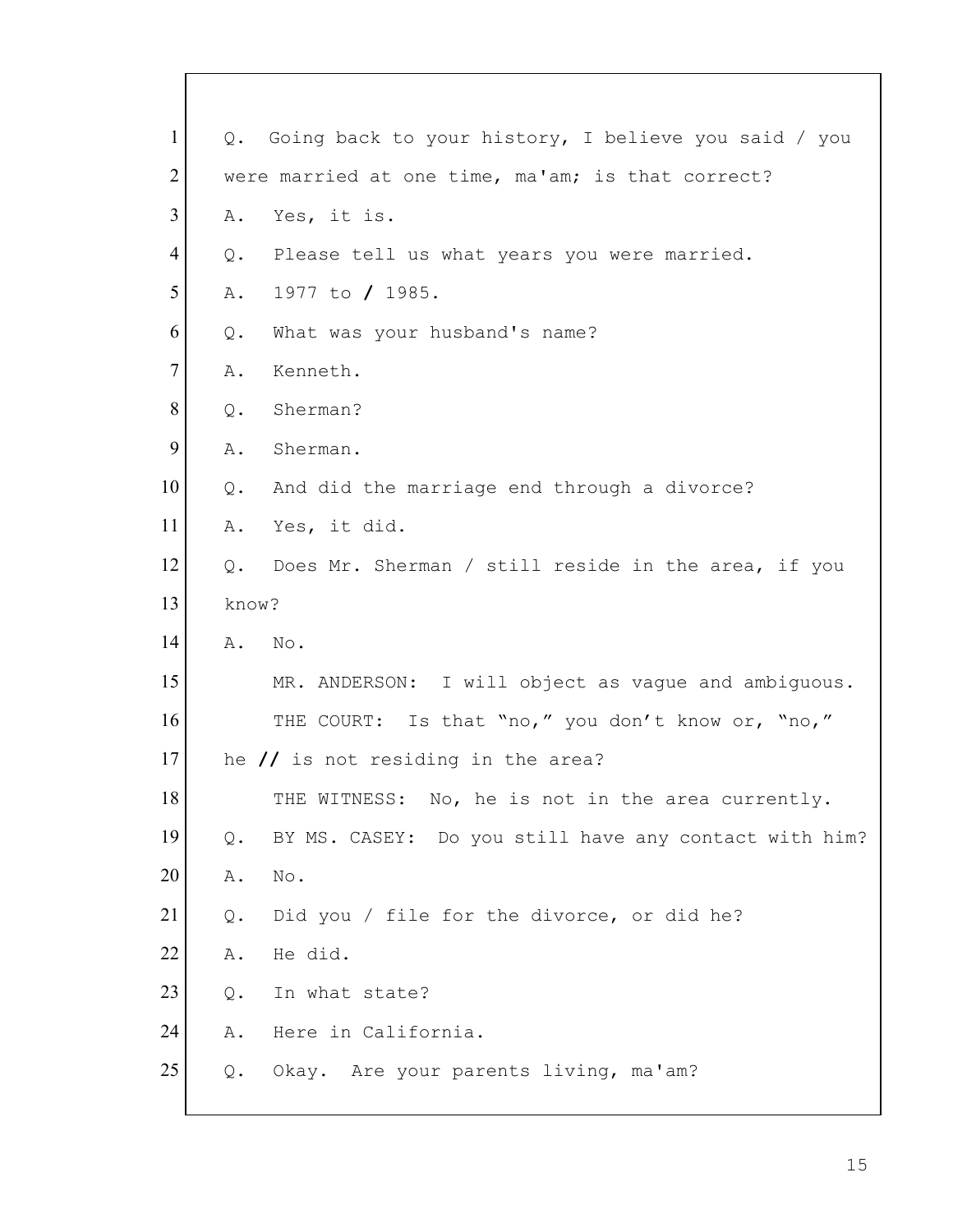| $\mathbf{1}$   | Α.            | No, they are not. $\frac{1}{1}$                     |
|----------------|---------------|-----------------------------------------------------|
| $\overline{2}$ | $Q_{\bullet}$ | Both are deceased?                                  |
| 3              | Α.            | Yes.                                                |
| 4              | Q.            | And when did your father die? You can estimate if   |
| 5              |               | you want.                                           |
| 6              | Α.            | I believe it was in 1991.                           |
| $\tau$         | Q.            | And / when did your mother pass away?               |
| 8              | Α.            | 2001.                                               |
| 9              | Q.            | Do you have any brothers or sisters?                |
| 10             | Α.            | I have one brother.                                 |
| 11             | $Q$ .         | And is he still $/*(4)$ living?                     |
| 12             | Α.            | Yes.                                                |
| 13             | Q.            | Does he live anywhere near you?                     |
| 14             | Α.            | No.                                                 |
| 15             | Q.            | Do you maintain contact with him?                   |
| 16             | Α.            | Telephone calls and email.                          |
| 17             | Q.            | Is he older or younger than / you?                  |
| 18             |               | MR. ANDERSON: Objection. Relevance.                 |
| 19             |               | THE COURT: Sustained.                               |
| 20             |               | Please move on.                                     |
| 21             | Q.            | BY. MS. CASEY: You don't have to mention the name,  |
| 22             |               | but are you an active member of a church, ma'am?    |
| 23             | Α.            | $No.$ /                                             |
| 24             | Q.            | Okay. Are you a member of any outside organizations |
| 25             |               | or clubs that we have not talked about already?     |
|                |               |                                                     |

 $\lceil$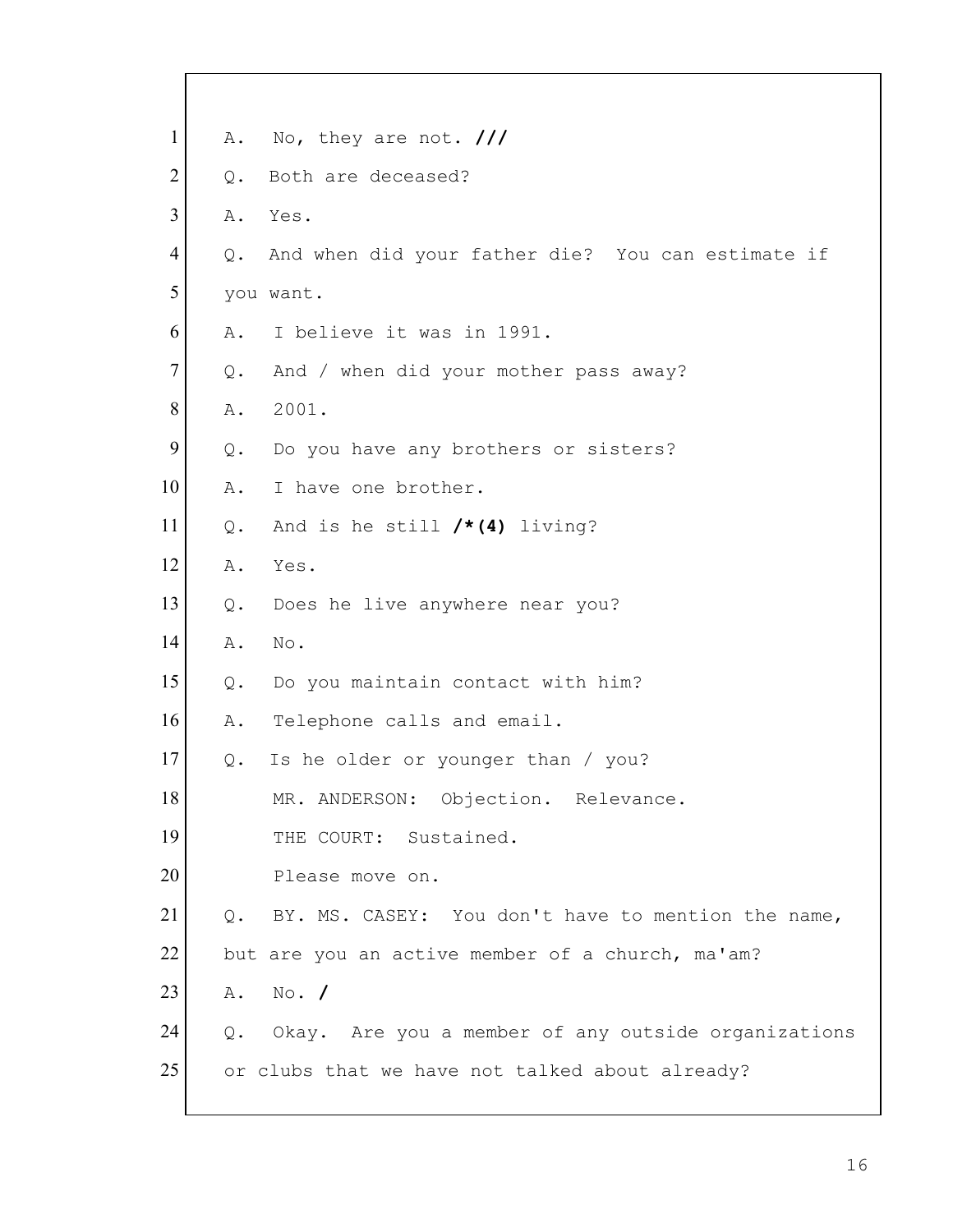| $\mathbf{1}$   | No.<br>Α.                                                        |
|----------------|------------------------------------------------------------------|
| $\overline{2}$ | I think what I will do / is ask you a little bit<br>Q.           |
| 3              | about the situation that caused you to go off work, if I         |
| 4              | could.                                                           |
| 5              | A. Certainly.                                                    |
| 6              | Just to make sure, what // was the last day that you<br>Q.       |
| $\tau$         | worked at Lark Unified?                                          |
| 8              | I believe it was November 4th, 2015.<br>Α.                       |
| 9              | And since November 4th, you have / not earned income<br>Q.       |
| 10             | from working for any other employers, have you?                  |
| 11             | No.<br>Α.                                                        |
| 12             | Q. Okay. And just in your own words the best you can,            |
| 13             | what caused $\frac{1}{1}$ you to go off work after November 4th? |
| 14             | MR. ANDERSON: Objection. Calls for a narrative.                  |
| 15             | THE COURT: Sustained.                                            |
| 16             | Please rephrase your question, Counsel.                          |
| 17             | MS. CASEY: I will break it down, Your / Honor.                   |
| 18             | Did you have any physical symptoms that caused you to            |
| 19             | leave work on November 4th?                                      |
| 20             | Well, that particular day, I noticed that my<br>Α.               |
| 21             | face, /*(5) especially the cheeks, were unusually numb           |
| 22             | and started tingling.                                            |
| 23             | All right. And about what time of day did you notice<br>Q.       |
| 24             | that, ma'am?                                                     |
| 25             | It was mild / at 12:30, and then it was more<br>Α.               |
|                |                                                                  |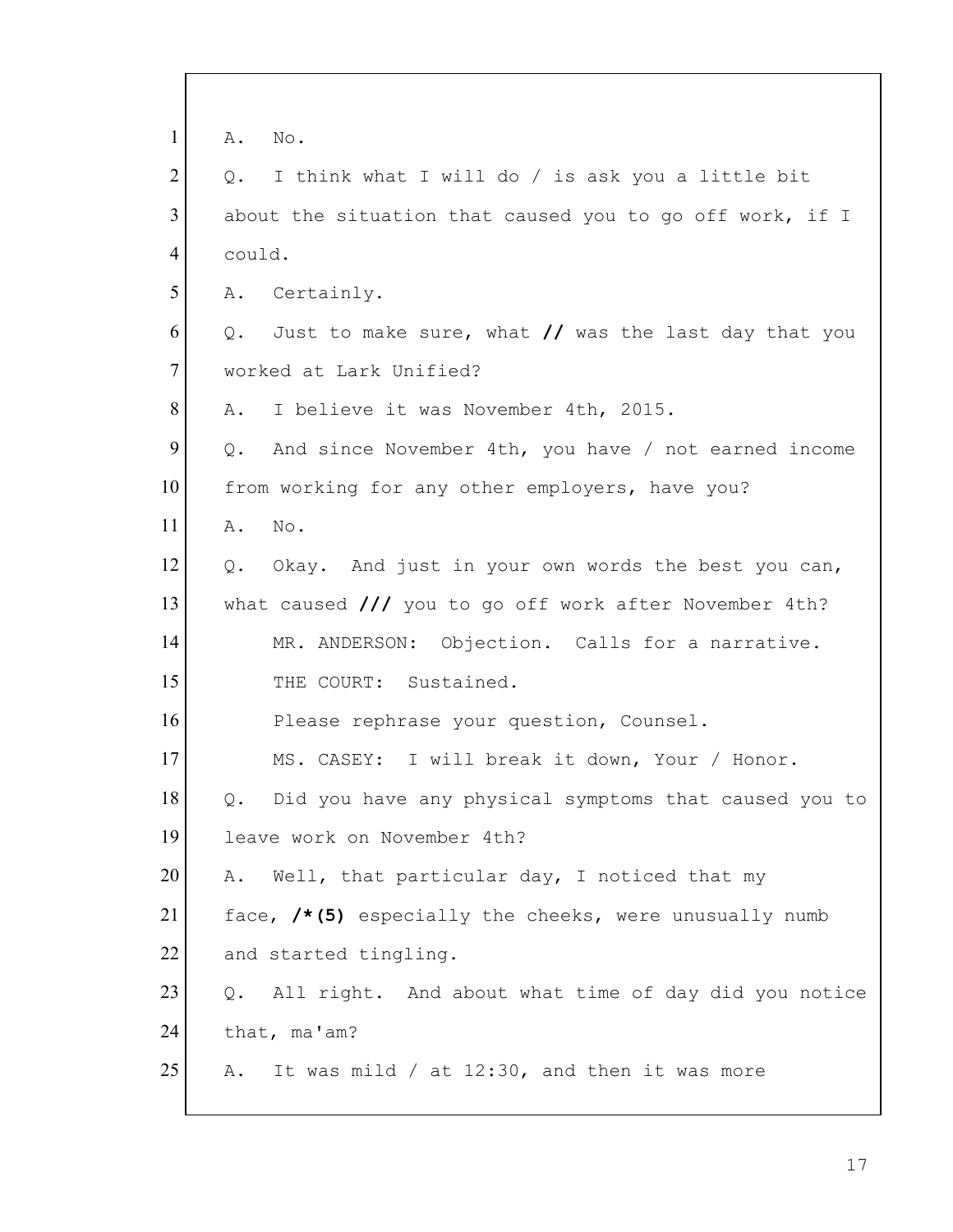1 pronounced at 1:00 o'clock.  $2$  Q. And had you ever experienced that kind of problem 3 before? 4 A. No. This was **/** the first time. 5 Q. You testified you noticed the numbness and it seemed 6 to be getting worse. What happened next? 7 A. I called my doctor. I needed / to make an 8 appointment with him.  $9$  Q. Was that your regular doctor? 10 A. Yes, it was. 11 Q. Okay. 12 A. And I noticed as I was driving --13 MR. ANDERSON: Objection. No question **//** pending. 14 THE COURT: Just wait for the next question, please. 15 THE WITNESS: Sorry. 16 THE COURT: No problem. Take your time. 17 Q. BY MS. CASEY: What happened when you were driving? 18 A. I noticed, as I was / driving, both arms from my 19 shoulders down to my hands were numb and tingling.  $20$  Q. That must have been frightening. 21 A. It certainly was. I drove very **///** slowly. I was 22 very concerned. 23 O. I understand. 24 A. I thought I was having a mild stroke.  $25$  Q. Okay. Did you then get to the office and visit /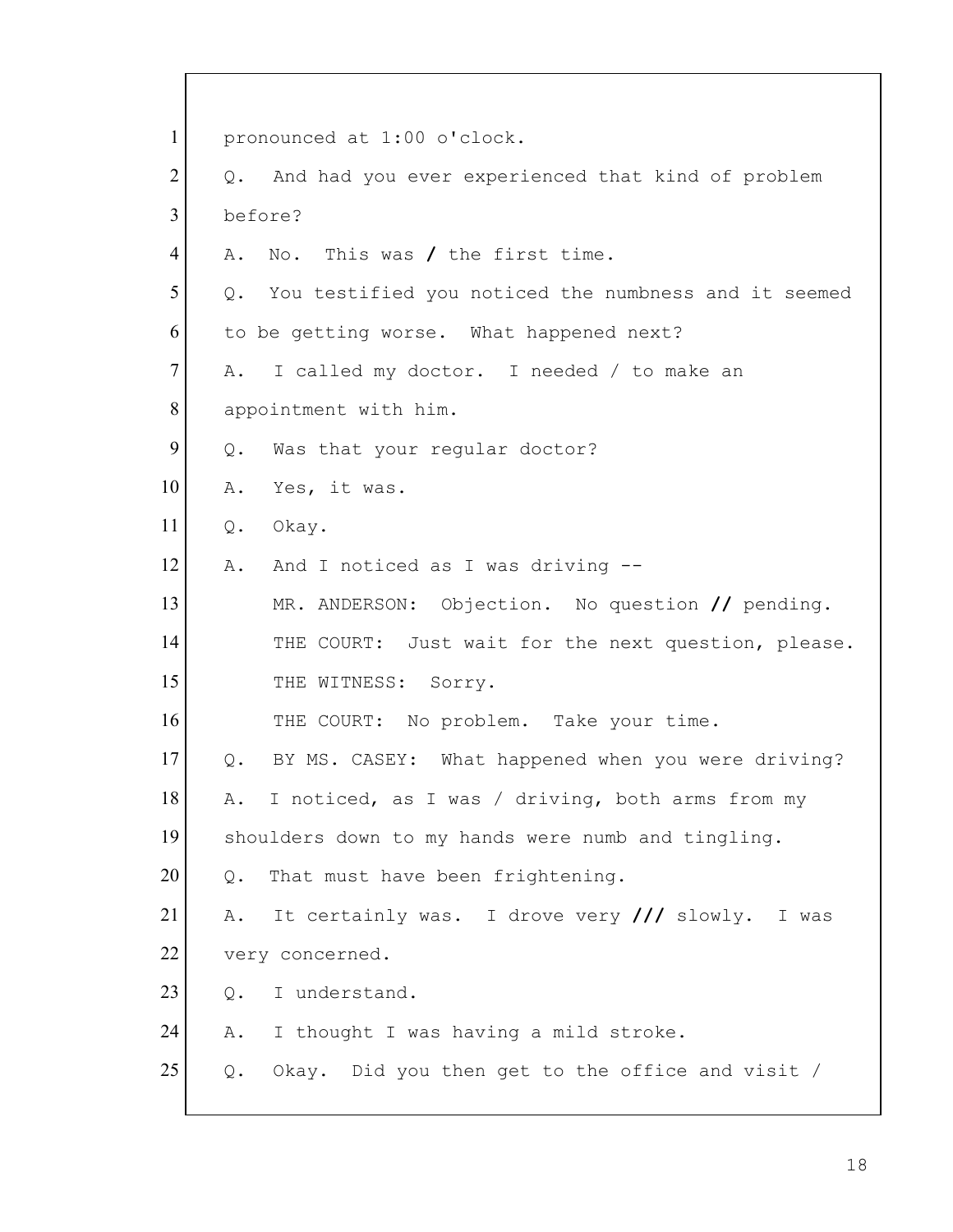| $\mathbf{1}$   | your doctor?                                                       |
|----------------|--------------------------------------------------------------------|
| $\overline{2}$ | Correct.<br>Α.                                                     |
| 3              | Did he discuss with you what he thought was<br>Q.                  |
| $\overline{4}$ | happening?                                                         |
| 5              | He told me it was probably stress, and he took me<br>Α.            |
| 6              | off $/* (6)$ work.                                                 |
| $\tau$         | Did the doctor run any kind of testing on you?<br>Q.               |
| 8              | Α.<br>They did the usual blood pressure.                           |
| 9              | And what did they find?<br>Q.                                      |
| 10             | My blood pressure / was very high. It has never been<br>Α.         |
| 11             | high in my life.                                                   |
| 12             | Okay.<br>$Q$ .                                                     |
| 13             | It has always been in the normal range.<br>Α.                      |
| 14             | Did they find anything else? /<br>$Q$ .                            |
| 15             | I had a blood test. He requested a blood test.<br>Α.               |
| 16             | When did the subject of stress come up?<br>Q.                      |
| 17             | MR. ANDERSON: Objection. Leading.                                  |
| 18             | THE COURT: I will allow it. Overruled. /                           |
| 19             | Please answer the question.                                        |
| 20             | THE WITNESS: Would you repeat the question, please.                |
| 21             | I have forgotten it.                                               |
| 22             | BY MS. CASEY: Did you and your doctor discuss<br>$Q$ .             |
| 23             | stress?                                                            |
| 24             | We had a discussion $\prime\prime$ about my symptoms and the<br>Α. |
| 25             | situations that I had been dealing with in school.                 |
|                |                                                                    |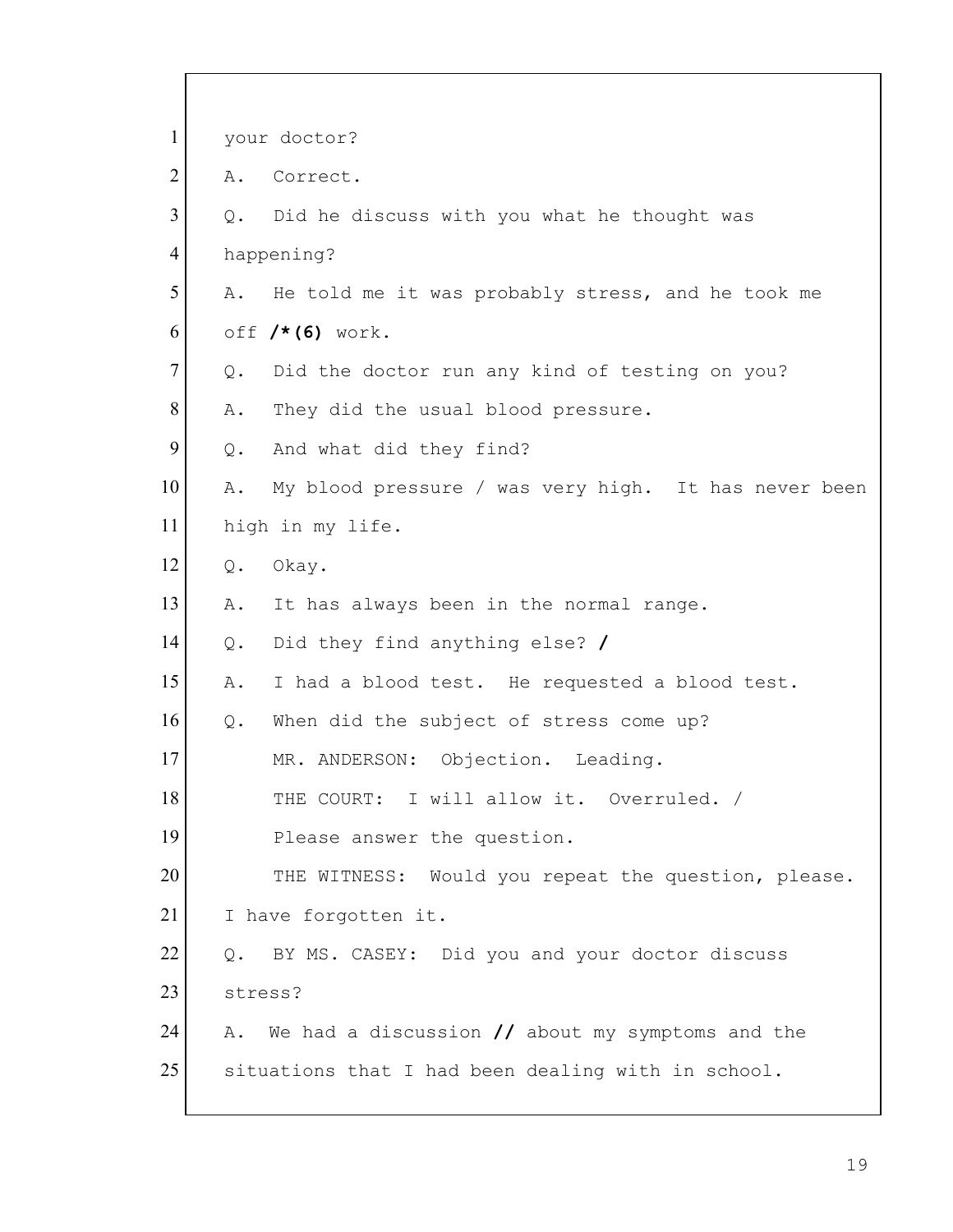| $\mathbf{1}$<br>Okay.<br>Q.                                                    |
|--------------------------------------------------------------------------------|
| $\overline{2}$<br>Oh, and that is when he doubled my prescription, $I /$<br>Α. |
| $\overline{3}$<br>believe.                                                     |
| 4<br>So prior to November 4th, were you taking medication?<br>Q.               |
| 5<br>Yes, ma'am.<br>Α.                                                         |
| 6<br>What was prescribed for you?<br>Q.                                        |
| $\tau$<br>Zoloft.<br>Α.                                                        |
| 8<br>How long were you on the Zoloft, $//$ if you remember?<br>$Q$ .           |
| 9<br>A couple of years.<br>Α.                                                  |
| 10<br>And going back to your school day on November 4th,<br>Q.                 |
| 11<br>did anything strange or out of place happen / that                       |
| 12<br>particular day that was stressful for you?                               |
| 13<br>Well, I started to spray my plants with water.<br>Α.<br>$\perp$          |
| 14<br>keep plants in the classroom, and I $/*(7)$ enjoy spraying               |
| 15<br>them.                                                                    |
| 16<br>What was unusual or stressful about that?<br>Q.                          |
| 17<br>Well, I noticed that one of the students had poured<br>Α.                |
| 18<br>bleach in the water.                                                     |
| 19<br>Q. How / did you know that? Why are you certain that                     |
| 20<br>the student added bleach into the water?                                 |
| 21<br>Well, I was spraying around the plants and smelled /<br>Α.               |
| 22<br>the aroma.                                                               |
| 23<br>Now, this is going to sound stupid, but how do you<br>0.                 |
| 24<br>know that a student added that?                                          |
| 25<br>I smelled the bleach.<br>Α.                                              |
|                                                                                |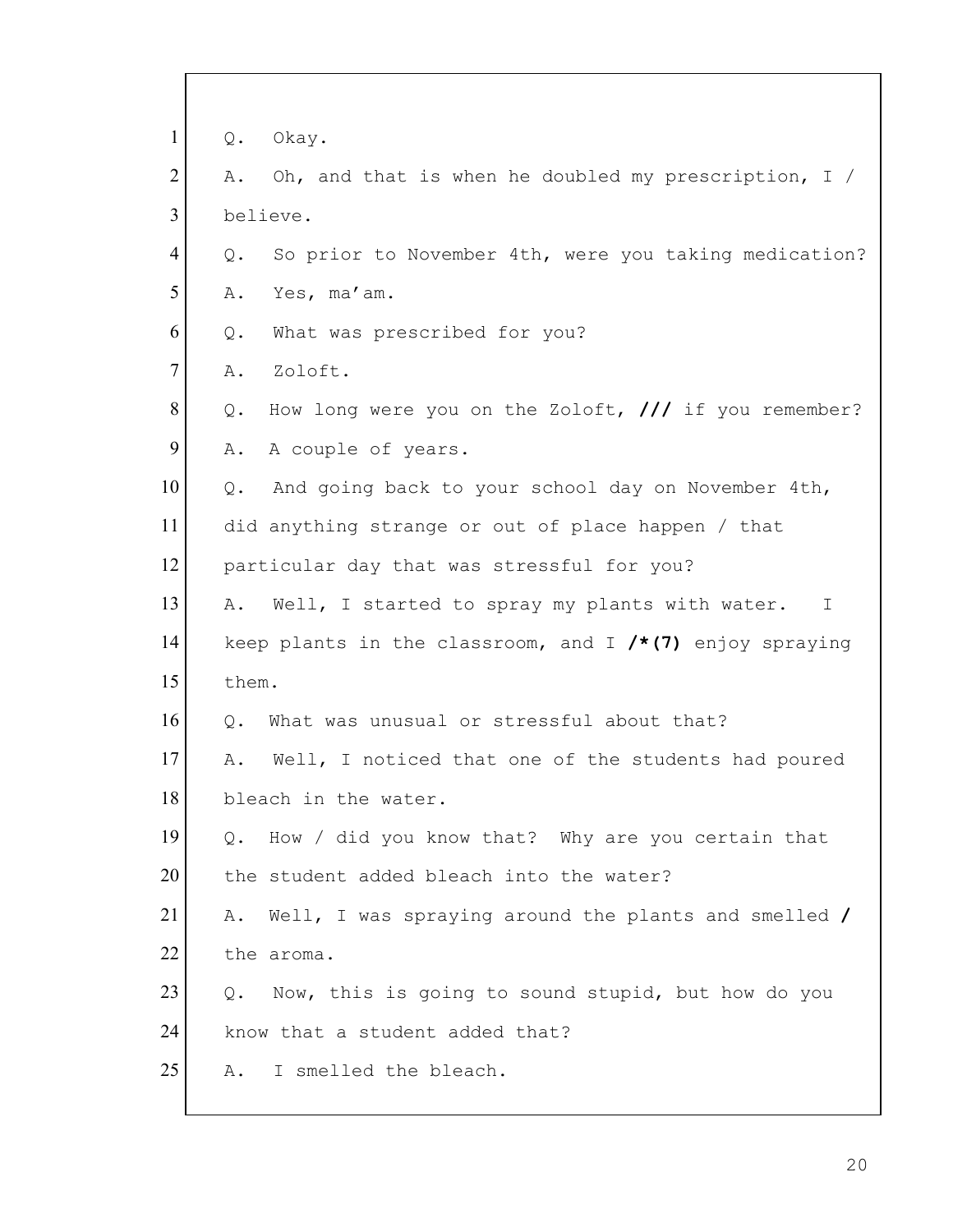1 | MR. ANDERSON: That is / nonresponsive, Your Honor. 2 I object and ask the answer be stricken. 3 THE COURT: That is sustained. 4 Please just listen to the question, ma'am, and answer 5 that question. **//** 6 O. BY MS. CASEY: You smelled the bleach and assumed 7 probably a student had done that; is that correct? 8 A. Yes, that is correct.  $9$  Q. Okay. And what time of day / was it approximately 10 when you were spraying your plants and noticed the bleach 11 smell? 12 A. It was during my lunch. 13 Q. When you smelled the bleach, was **///** that upsetting 14 to you? 15 A. I would not say it was upsetting, but it was 16 surprising. 17 Q. Why did you find it surprising? 18 A. Something like that had / never happened before with 19 my students.  $20$  Q. Was there anything else strange or upsetting to you 21 that happened on that day while you were at school? **/\*(8)**  $22$  A. No, ma'am.  $23$  Q. Okay. From your perspective, were there any other 24 events that happened at school that you think led up to 25 your stress and anxiety? /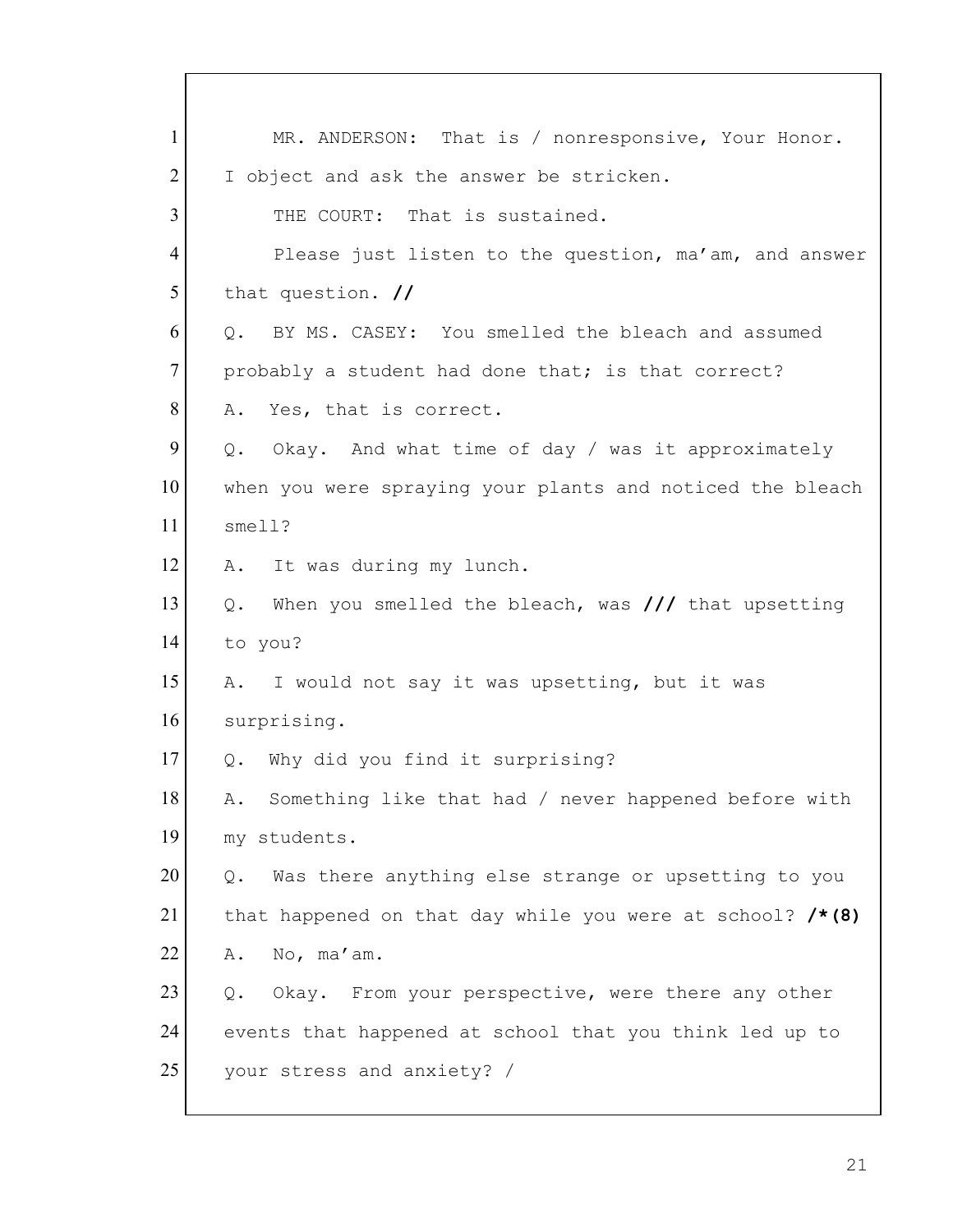| Yes. I had started the year with sinusitis; so I<br>Α.      |
|-------------------------------------------------------------|
| missed the first month, which I never, ever missed.         |
| All right. Why was missing the / start of the school<br>Q.  |
| year stressful?                                             |
| Well, I saw two different doctors and had to take<br>Α.     |
| medicine. I had to prepare lots of work for / a             |
| substitute, knowing I was starting the year being sick.     |
| You had a substitute teacher; is that correct?<br>$\circ$ . |
| Yes. I tried to come in sometimes $//$ to make sure<br>Α.   |
| things were going smoothly.                                 |
| Q. Okay. Anything else that was going on that you think     |
| led up to the stress at school?                             |
| MR. ANDERSON: Objection. / Asked and answered. We           |
| have talked about this.                                     |
| THE COURT: Overruled.                                       |
| You may go ahead and answer.                                |
| THE WITNESS: Well, for the past two years, I have           |
| 18<br>had a /// class where I had problems.                 |
| BY MS. CASEY: Are you talking about discipline<br>Q.        |
| problems?                                                   |
| Yes. That is what I mean.<br>Α.                             |
| I understand now.<br>Q.                                     |
| This year I was lucky / that I did not have the<br>Α.       |
| concentration of students in one period like I had in       |
| previous years.                                             |
|                                                             |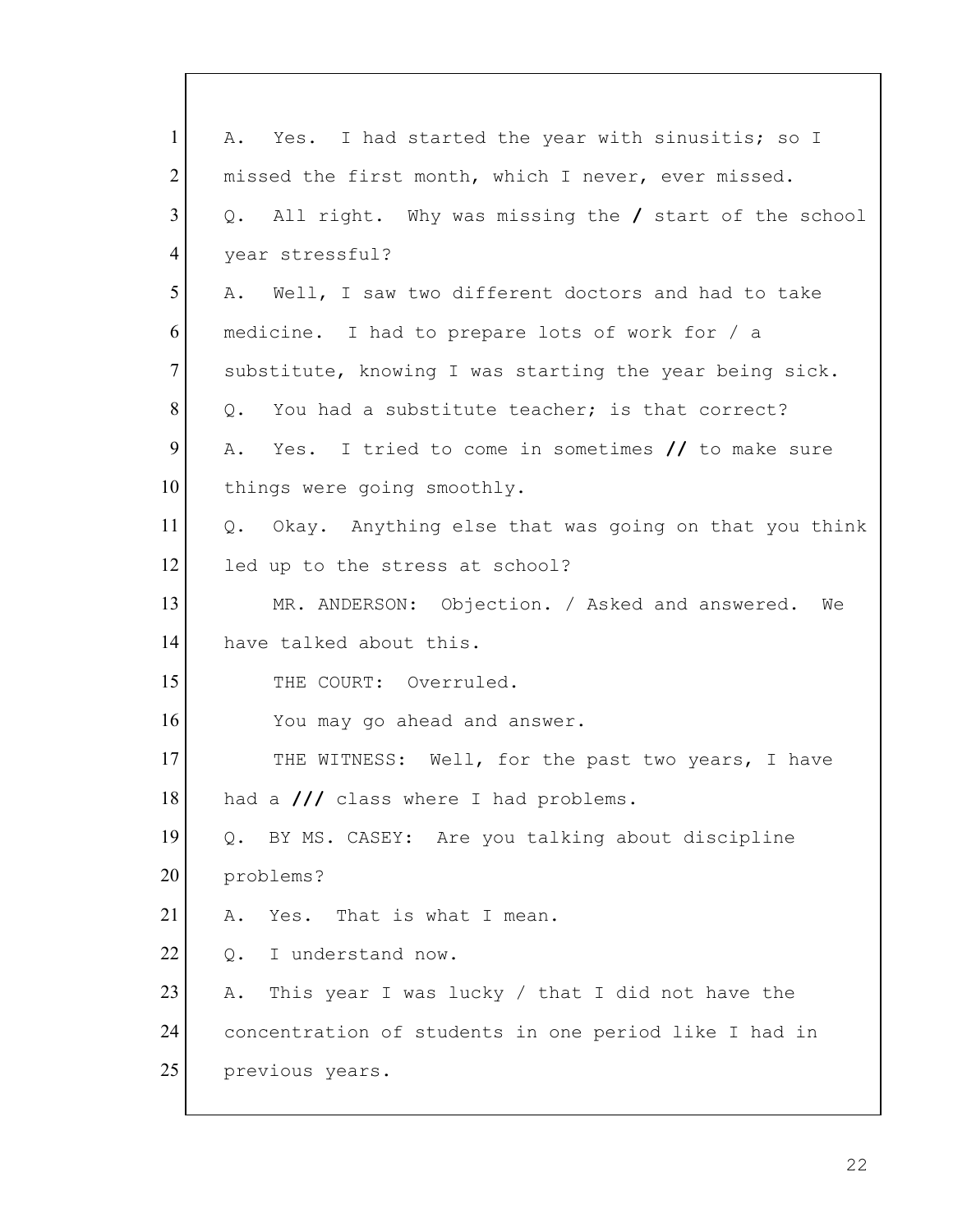| $\mathbf{1}$   | Q. Okay. I do not want to put /*(9) words in your           |
|----------------|-------------------------------------------------------------|
| $\overline{2}$ | mouth; so please correct me if I am wrong, but you are      |
| $\overline{3}$ | testifying that this school session you were not having     |
| 4              | the / same discipline problems?                             |
| 5              | Yes. That is correct.<br>Α.                                 |
| 6              | Okay.<br>$Q$ .                                              |
| $\overline{7}$ | Then there was another incident.<br>Α.                      |
| 8              | Please tell us about that.<br>Q.                            |
| 9              | On October 3rd, I had gone to / the next office to<br>Α.    |
| 10             | make copies to hand out.                                    |
| 11             | Was this a regular part of your day?<br>Q.                  |
| 12             | Α.<br>Correct. It was.                                      |
| 13             | Okay. Well, what happened to / cause you anxiety?<br>Q.     |
| 14             | When I got back, my classroom keys, car keys, and<br>Α.     |
| 15             | house keys were all missing.                                |
| 16             | Okay. Where were your keys taken from? // Your<br>Q.        |
| 17             | purse? Your desk?                                           |
| 18             | A. They were taken from my desk.                            |
| 19             | What did you do after you noticed your property was<br>Q.   |
| 20             | missing?                                                    |
| 21             | I had to contact / a neighbor to come and take me to<br>Α.  |
| 22             | my residence so I could retrieve my other set of keys.      |
| 23             | Did you let anyone at school /// know about your keys<br>Q. |
| 24             | missing?                                                    |
| 25             | Absolutely.<br>Α.                                           |
|                |                                                             |